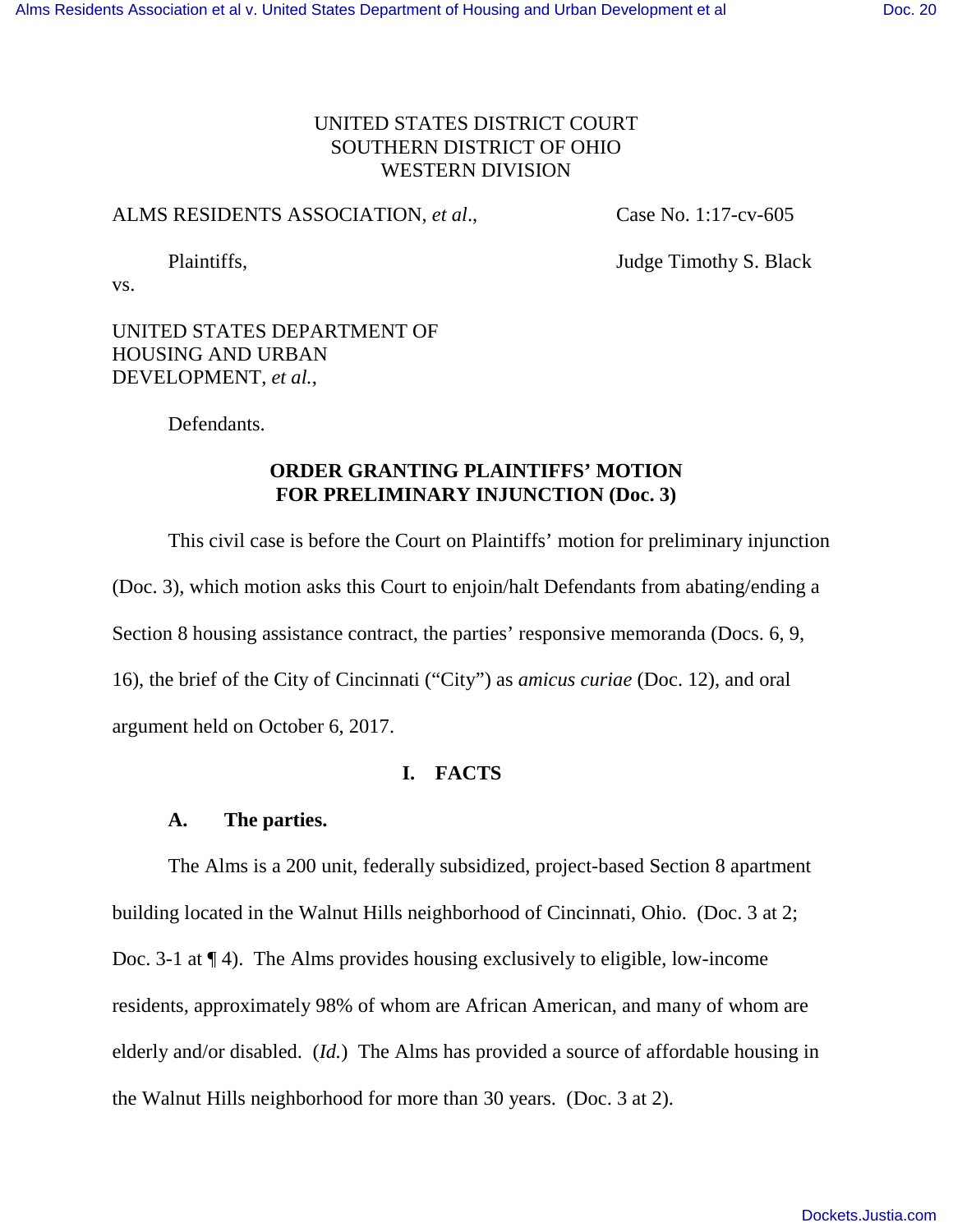Plaintiff Alms Residents Association (the "Residents Association") is a democratically elected tenant organization comprised solely of Alms residents, formed in 2015. (Doc. 3 at 2; Doc. 3-1 at ¶ 6). The Residents Association's mission is, in part, to promote quality affordable housing for the Alms residents. (Doc. 3 at 2).

Plaintiff Kimeta Carter has lived at the Alms for nine years and is a member of the Residents Association. (Doc. 3-2 at ¶¶ 2-3, 5). Due to her low income, she pays \$25 per month for a one bedroom apartment. (*Id.* at  $\P$  2). Ms. Carter's lease at the Alms "will terminate automatically, if the Section 8 Housing Assistance contract terminates for any reason." (Doc. 18-3 at 9).

Plaintiff Jeanette Coleman has lived at the Alms for twenty years and is an officer in the Residents Association. (Doc. 3-3 at ¶¶ 3-4). Due to her low income, she pays \$25 per month for a one bedroom apartment. (*Id.* at ¶ 2). Ms. Coleman's lease at the Alms will "terminate automatically, if the Section 8 Housing Assistance contract terminates for any reason." (Doc. 18-2 at 9).

Plaintiff Aaron Jamison has resided at the Alms for more than thirty years and is a member of the Residents Association. (Doc. 3-4 at ¶¶ 4-5). Based on his disability benefits, he pays \$254 per month for a one bedroom apartment. (*Id.* at ¶ 2). Mr. Jamison's lease at the Alms "will terminate automatically, if the Section 8 Housing Assistance contract terminates for any reason." (Doc. 18-1 at 9).

Plaintiff Renee Jones has resided at the Alms for fourteen years and is the president of the Residents Association. (Doc. 3-5 at ¶¶ 3, 5). She pays \$25 per month for a one bedroom apartment. (*Id.* at ¶ 2). Ms. Jones's lease at the Alms "will terminate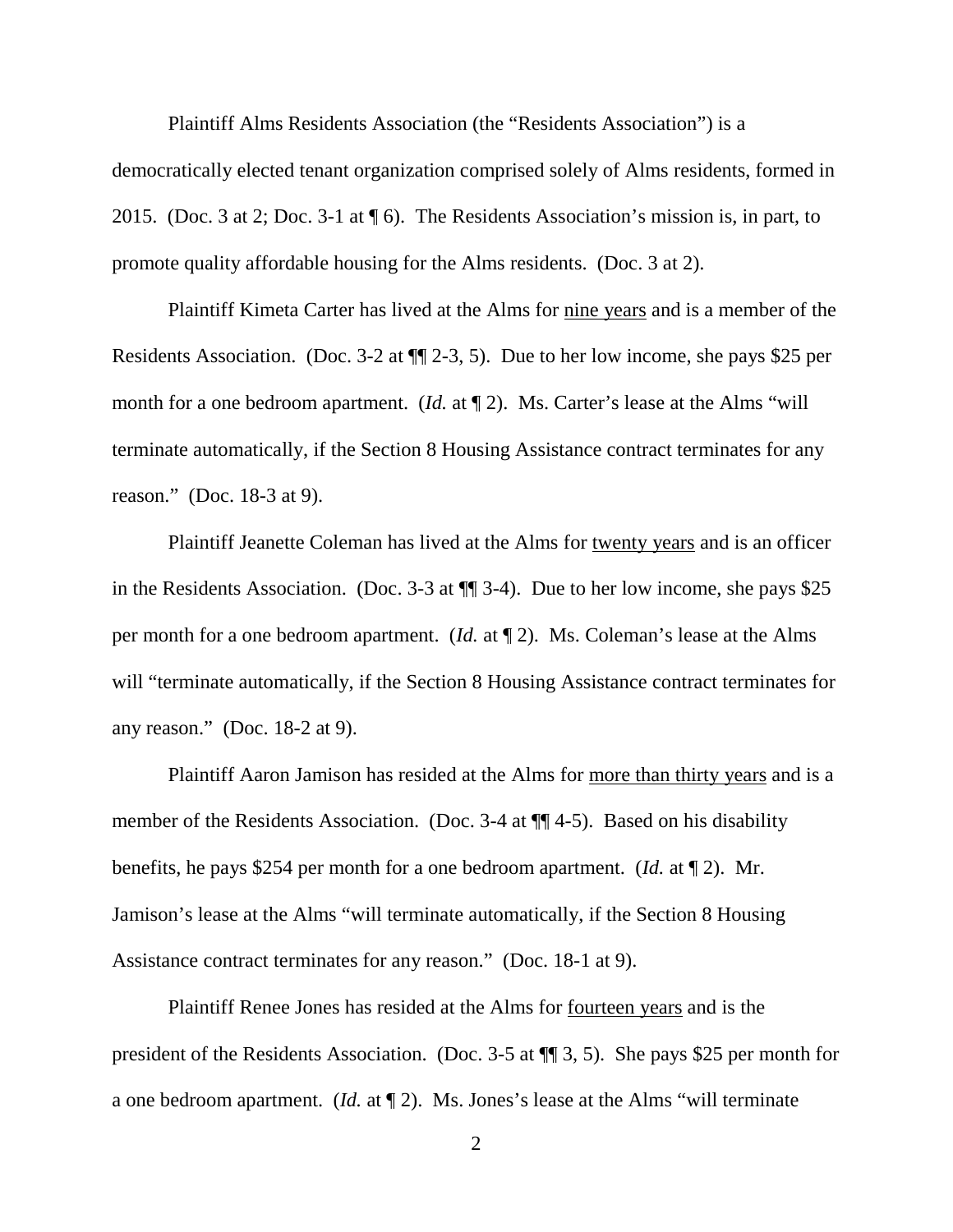automatically, if the Section 8 Housing Assistance contract terminates for any reason." (Doc. 18-4 at 9).

Defendant HUD is the federal agency charged with the administration and enforcement of all federal laws and contracts related to the operation, administration, maintenance, rehabilitation, and disposition of federally assisted, project-based Section 8 properties, including the Alms. (Doc. 3 at 4). Defendant Ben Carson [M.D.] is the Secretary of HUD, and as such, is charged with the administration and enforcement of all functions, powers and duties of HUD, including those related to the disposition of multifamily properties. (*Id.*); 42 U.S.C. § 3533. Defendants are referred to collectively here as "HUD."

### **B. The Section 8 housing assistance program.**

 The Section 8 housing assistance program was created to aid low-income families in obtaining a decent place to live and to promote economically mixed housing. 42 U.S.C. § 1437f(a). Under the housing assistance program, HUD subsidizes rent for lowincome tenants by entering into contracts with property owners under which HUD pays the owner the difference between a unit's fair market monthly rent and the qualifying tenant's required contribution under the Section 8 program. 42 U.S.C. § 1437f(c); 42 U.S.C. § 1437a(a). Owners of properties with Section 8 housing assistance contracts are required to maintain the property in "decent, safe, and sanitary" condition. 42 U.S.C.  $§ 1437f(c)(4); 24 C.F.R. § 5.703.<sup>1</sup>$ 

 $\overline{a}$ 

<sup>&</sup>lt;sup>1</sup> "Decent, safe and sanitary" is defined at  $24$  C.F.R.  $\S$  5.703.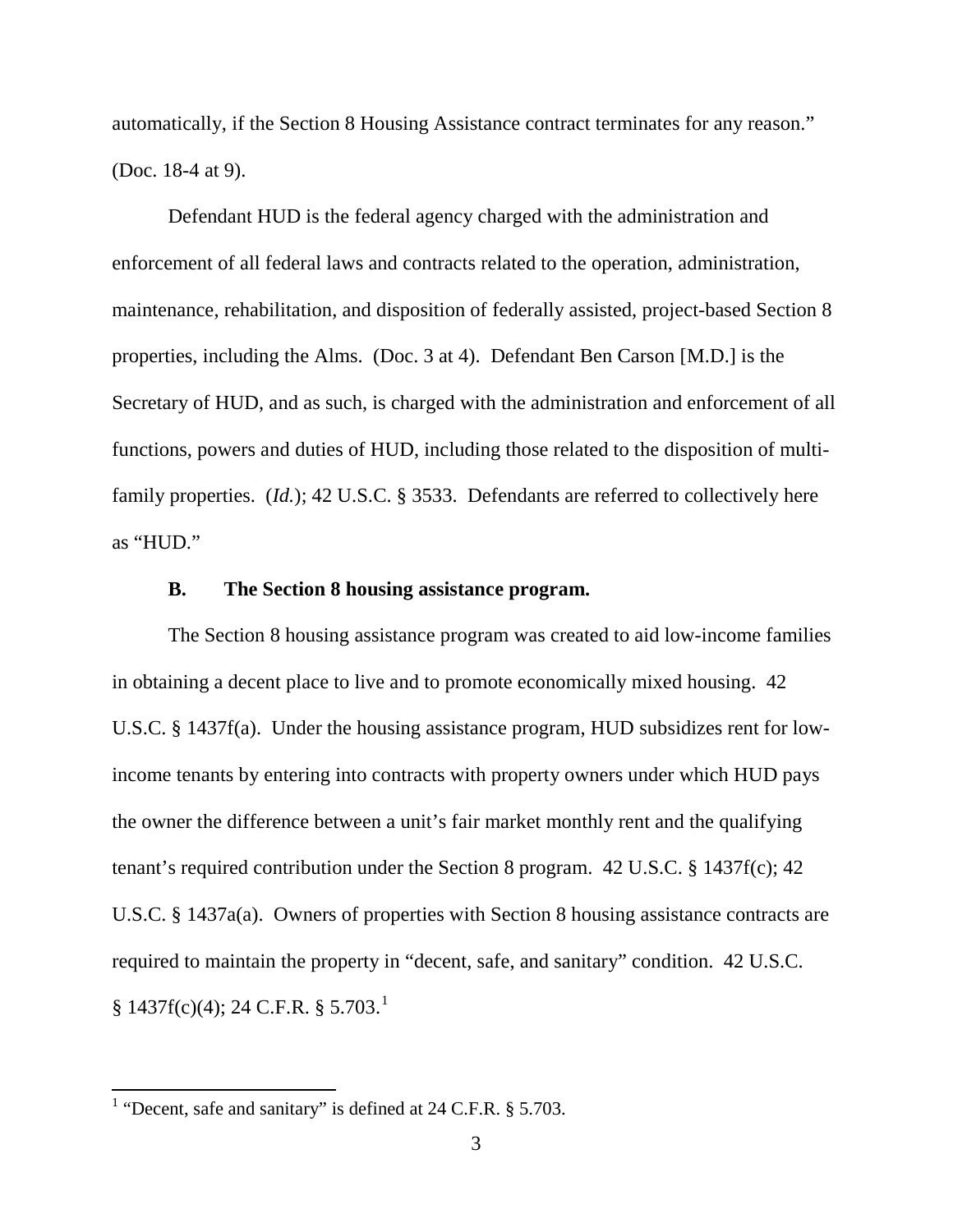HUD enforces the "decent, safe and sanitary" requirement through inspections, audits and other actions. 42 U.S.C. § 1437c(h); 24 C.F.R. §§ 200.855, 200.857. HUD's Real Estate Assessment Center ("REAC") is responsible for inspecting Section 8 housing, and it assigns a numerical score for each inspection on a 100-point scale. 24 C.F.R. §§ 5.705, 200.857. A score below 60 is failing; properties scoring under 30 are referred to the Departmental Enforcement Center. 24 C.F.R. § 200.857.

### **C. The Alms is transferred to PF Holdings in 2013.**

In early 2013, over the objection of the City, counsel for the Residents

Association, and other local stakeholders, HUD allowed the purchase and transfer of the Alms and a portfolio of nine other multifamily properties in Southwest Ohio (the "Cincinnati Portfolio") from a local owner to New York based "PE Alms Realty LLC" and "PF Ohio Properties" (hereafter referred to as "PF Holdings"). (Doc. 3 at 4; Docs. 3- 9, 3-10). In April 2013, Michael Cervay, the City's Director of Community Development, wrote to HUD and warned about potential disadvantages of allowing, *inter alia*, the Alms to be transferred to PF Holdings, an out-of-state entity with no intention of investing in Cincinnati neighborhoods and no plans for capital improvements nor rehabilitation. (Doc. 3 at 4-5; Doc. 3-11). Mr. Cervay's letter stated, in relevant part:

On Tuesday, March 5, 2013, local community stakeholders participated in a meeting convened by Vice Mayor Qualls and the prospective managers of the Downtown Property Management portfolio of 748 units, Aaron Kanter and Steve Reinman. It should be noted the meeting was intended to be with the prospective purchasers, but they sent these representatives instead.

It was made clear to the participants in that meeting that the new owners have no intention of investing in our neighborhoods through the purchase of this portfolio. Mr. Reinman stated that there are no plans for capital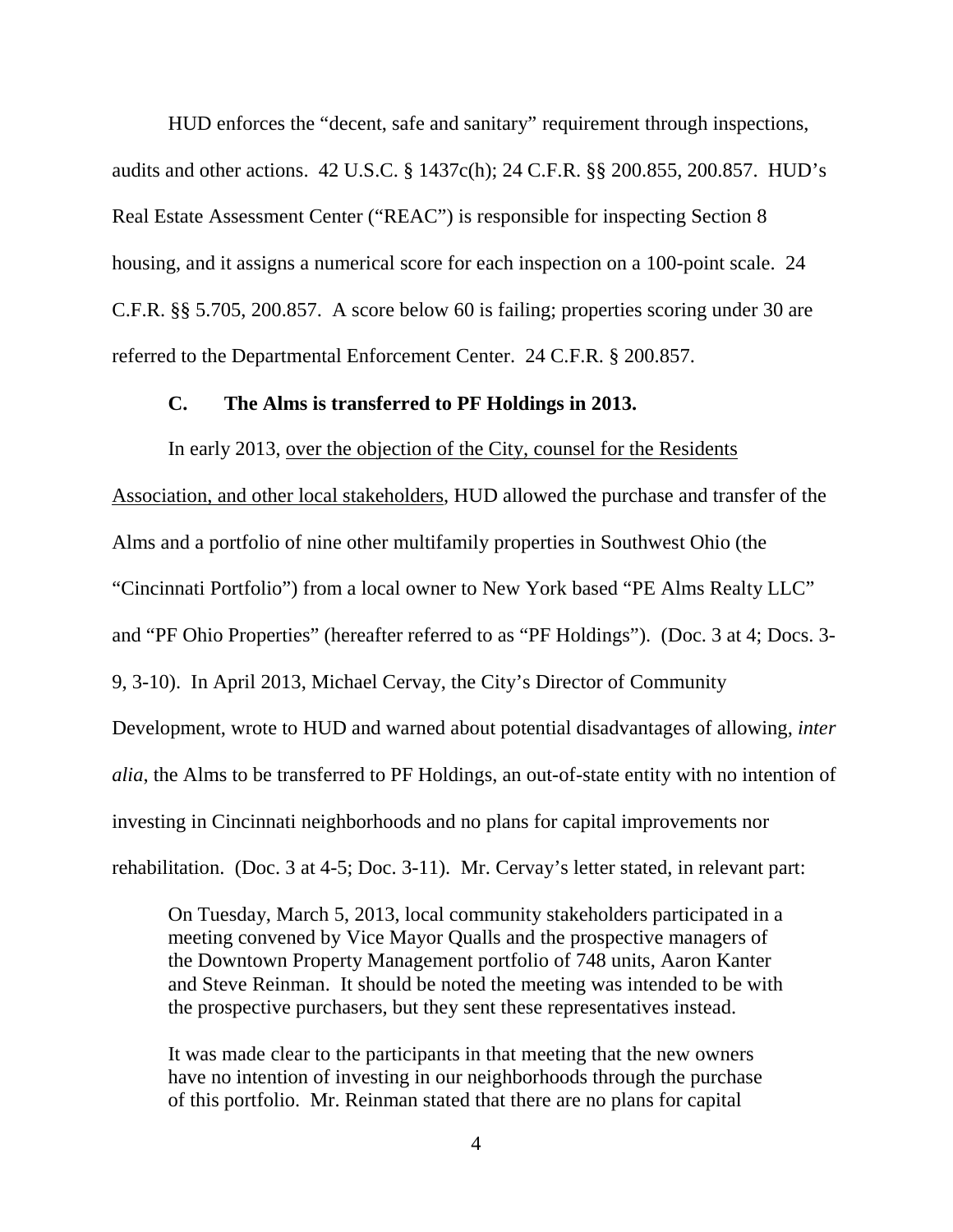improvements or rehabilitation, a dialogue with the neighborhoods, nor their own new residents regarding what is needed to preserve these buildings. He further explained that they would do nothing more than replace the flooring in the kitchens, bathrooms and halls, estimating such spending at roughly \$1,000 to \$1,200 per unit. This amount is well below responsible turnover costs. The only other capital expenditures discussed were locks on the perimeter doors and some common areas tile work.

(Doc. 3-11 at 1).

l

 Despite these warnings from the City, on April 30, 2013, HUD allowed the Section 8 housing assistance contract for the Alms ("HAP Contract") to be assigned to PF Holdings. (Docs. 3-9; 3-10).<sup>2</sup>

 Under the HAP Contract, the owner "agrees (1) to maintain and operate the Contract Units and related facilities so as to provide Decent, Safe, and Sanitary housing, and (2) to provide all the services, maintenance and utilities set forth in Exhibit C. If the Government determines that the Owner is not meeting one or more of these obligations, the Government shall have the right, in addition to its other rights and remedies under this Contract, to abate housing assistance payments in whole or in part." (Doc. 6-2 at ¶ 1.7(a)). The HAP Contract provides that "[i]f the Government notifies the Owner that he (sic) has failed to maintain a dwelling unit in Decent, Safe, and Sanitary condition and the Owner fails to take corrective action within the time prescribed in the notice, the Government may exercise any of its rights or remedies under the Contract, including

 $2^2$  The contract assumed by PF Holdings consisted of the original HAP Contract signed on October 31, 1977 (Doc. 6-2) and a five-year renewal signed on October 1, 2010. (Doc. 6 at 7). On September 1, 2013, PF Holdings signed a renewal that extended the HAP Contract for an additional twenty years. (Doc. 6-3). The renewal contract provides that all terms of the preceding HAP contract are renewed except for those provisions relating to contract rents and rent adjustments, or unless specifically modified. (Doc. 6-3 at 9).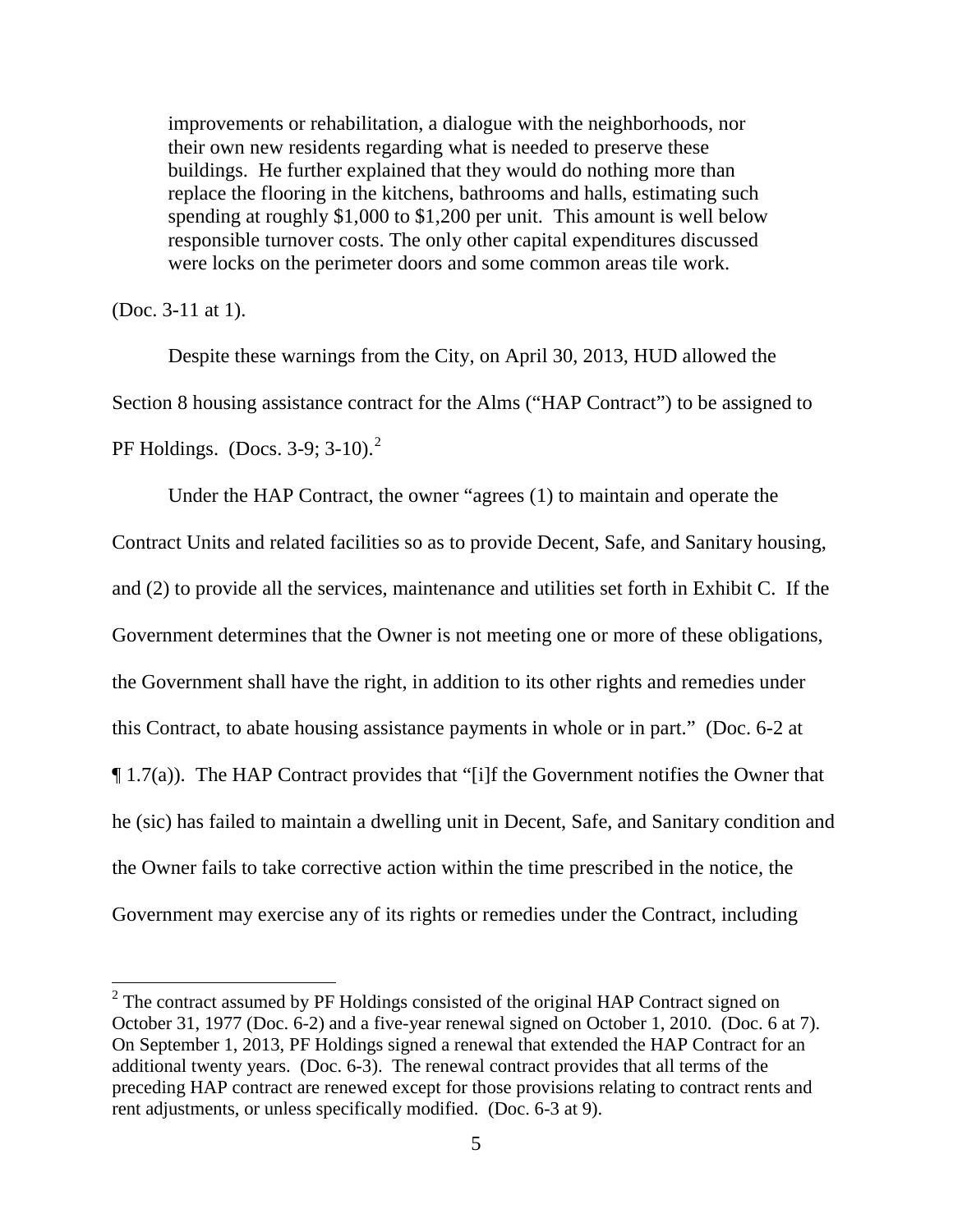abatement of the housing assistance payments, even if the Family continues to occupy the unit." (*Id.* at  $\P$  1.7(c)). The HAP Contract allows HUD to inspect the property at such times "as may be necessary to assure that the Owner is meeting his obligations to maintain the units in decent, safe, and sanitary condition and to provide the agreed upon utilities and other services." (*Id.* at  $\P$  1.7(b)(2)).

### **D. The Alms falls into disrepair.**

 $\overline{a}$ 

 Plaintiffs allege that, between 2013 and 2016, the Alms (and related properties) were mismanaged by PF Holdings and the management agents it chose to engage, each of which were HUD approved. (Doc. 3 at 5). The property's issues were noted in multiple HUD inspections.

 On April 16, 2015, HUD's REAC inspected the Alms. (Doc. 6-4 at ¶ 7). The inspection resulted in a score of  $49c^*$  out of  $100^3$  (*Id.*) The inspection found a myriad of deficiencies at the property including tripping hazards, cracks and gaps in the walls, exposed electrical wires, inoperable auxiliary lighting, damaged hardware on locks and doors, and roach and insect infestation. (Doc. 6 at 8; Doc. 6-8). The inspection also identified health and safety deficiencies which required immediate attention and repair. (*Id.*)

 On June 26, 2015, HUD issued a Notice of Default of the HAP Contract to PF Holdings. (Doc. 6 at 9, Doc. 6-17). The Notice required PF Holdings to survey the property and correct all deficiencies. (Doc. 6-17 at 2-3) The Notice also included a

 $3$  The "c" in the score indicates that the inspector identified one or more exigent health and safety deficiencies. The asterisk indicates health and safety deficiencies were found with respect to smoke detectors. (Doc. 6 at 8, n. 2).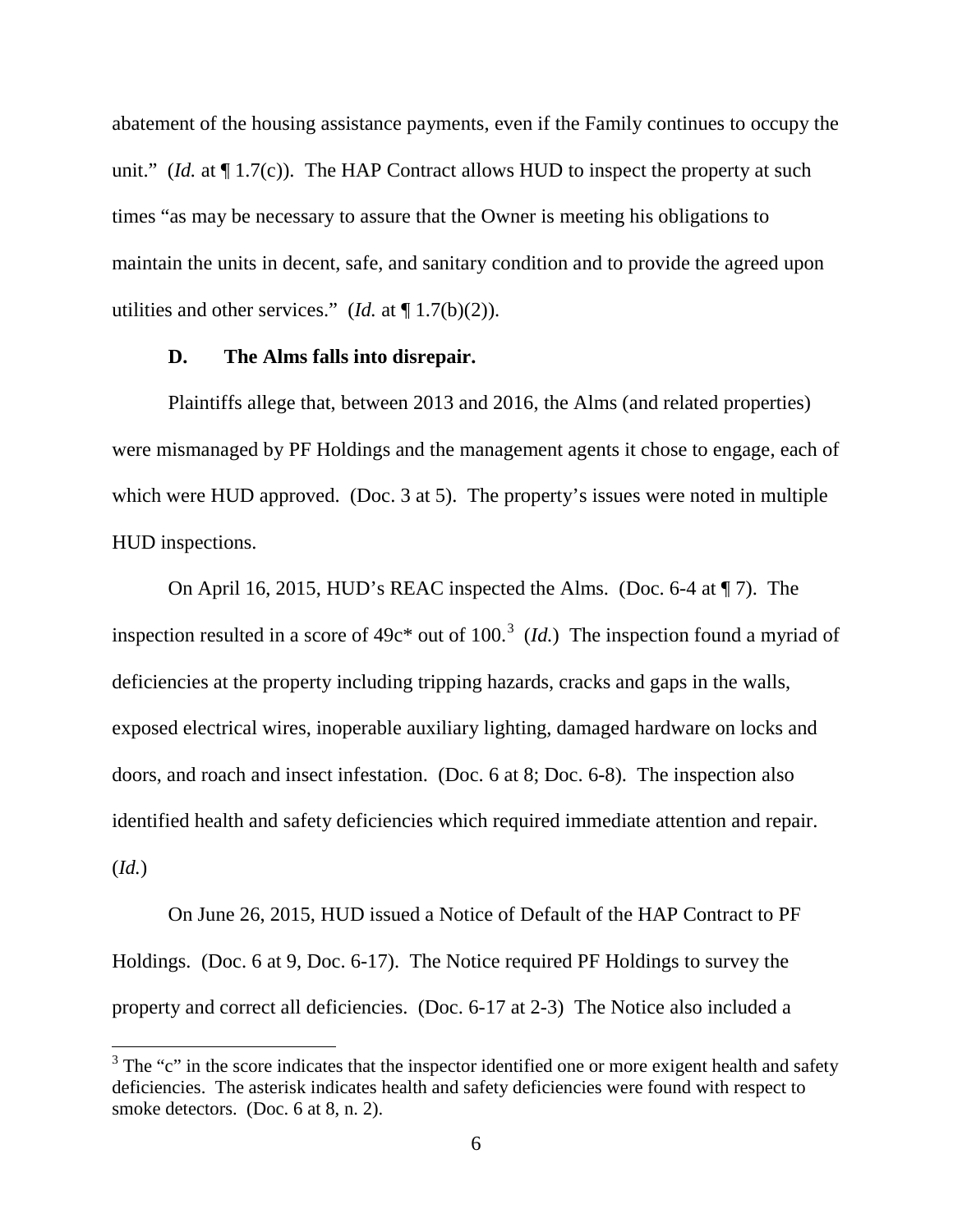notice of compliance, disposition and enforcement plan that PF Holdings was required to send to Alms tenants. (Doc. 6-4 at 7). The communication informs the tenants that the owner has been instructed by HUD to correct physical deficiencies at the Alms and asks tenants to notify HUD if they become aware of owner actions contrary to those instructions. (*Id*.)

 On December 10, 2015, HUD's REAC performed a second inspection for the purpose of confirming that PF Holdings had made the necessary repairs. (Doc. 6-4 at ¶ 9; Doc. 6-9). The inspection resulted in a score of  $21c^*$  out of 100 and identified over 80 exigent health and safety deficiencies, including water leaks near electrical equipment, inoperable smoke detectors, exposed wires, and missing and damaged fire extinguishers. (*Id.*)

 On December 15, 2015, HUD notified ownership that all funds allocated to the Alms from HUD were to be used for the operations and repairs at the Alms until the default was remedied. (Doc. 6-5 at ¶ 8).

 HUD asserts it was then "prepared to commence enforcement action, including the potential abatement and termination of the HAP contract," but did not take any formal enforcement action because, as explained *infra*, the City filed a nuisance lawsuit. (Doc. 6 at 10; Doc.  $6-4$  at  $\P$  9).

# **E. The City files a nuisance action in 2015.**

 In late 2015, the City filed a public nuisance action in the Hamilton County Court of Common Pleas ("State Court") against, *inter alia*, PF Holdings for the Alms (the "State Court Litigation"). (Doc. 3-13). The Residents Association answered the City's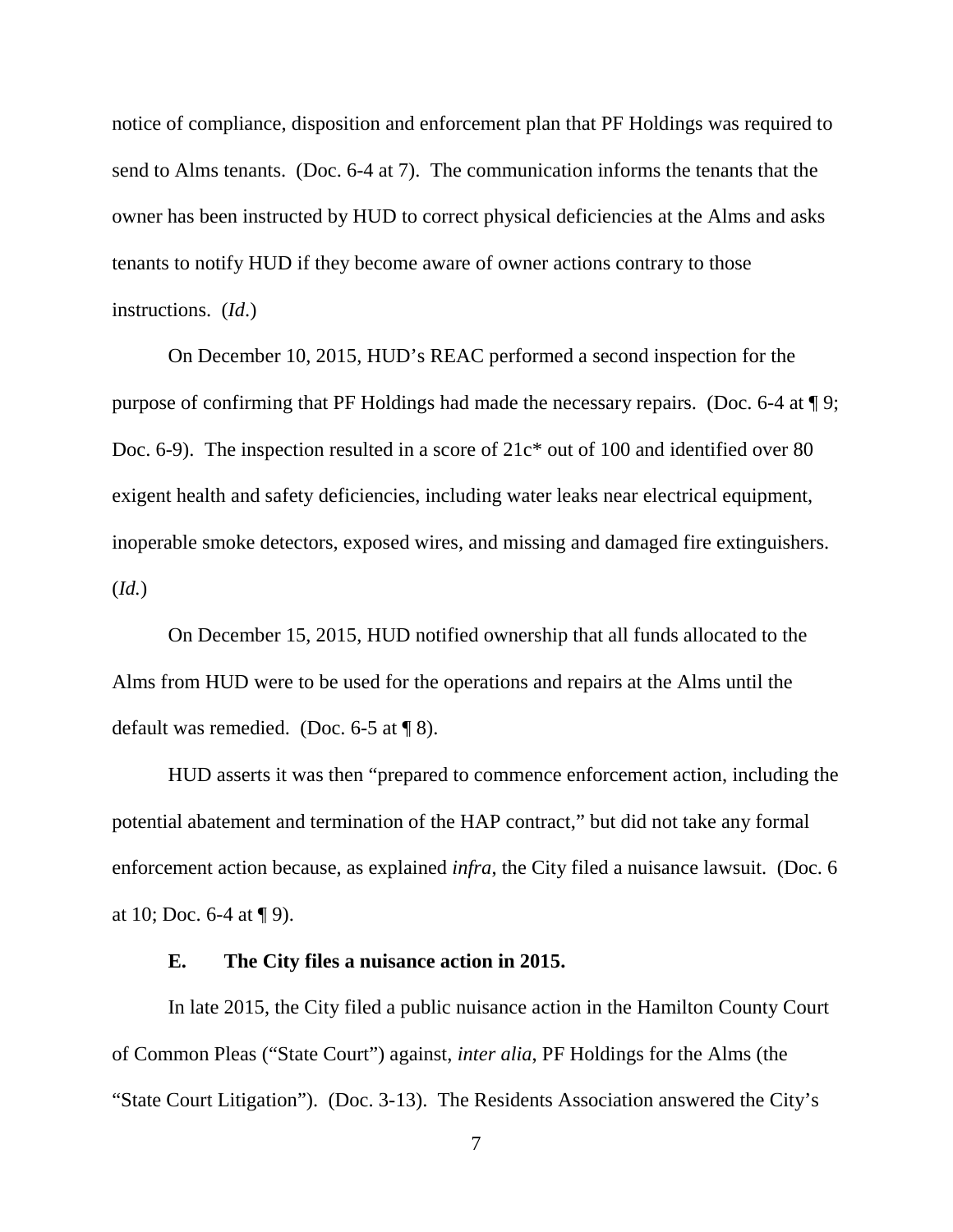amended complaint and filed cross-claims against PF Holdings for allowing nuisance conditions to continue at the Alms. (Doc. 3 at 5). On December 11, 2015, two mortgage lenders ("Lenders"), including the lender for the Alms mortgage ("U.S. Bank"), filed cross-claims for foreclosure against PF Holdings.<sup>4</sup> (*Id.* at 5-6).

 The City named HUD as a party in its first Complaint and stated that HUD "may have an interest in the property because of the project-based subsidy" that it provided for the Alms. (Doc. 3 at 6). HUD removed the case to federal court, successfully moved to dismiss HUD for lack of jurisdiction, and the case was remanded back to State Court without HUD's involvement as a party. (*Id.*)

 On November 6, 2015, the City and the Residents Association moved for the appointment of a receiver for the Alms and five other related properties due to the ongoing failure of PF Holdings to make repairs following the filing of the State Court Litigation. (Doc. 3 at 6). On December 8, 2015, the Lenders filed their own motion for the appointment of a receiver. (*Id.*). On February 1, 2016, the State Court granted these motions and appointed a receiver ("Receiver") for, *inter alia*, the Alms. (*Id.*; Doc. 3-14).

## **F. HUD becomes dissatisfied with the receivership.**

 $\overline{a}$ 

The parties disagree as to the success of the receivership. Plaintiffs claim the Lenders have adequately funded the receivership; through the end of August 2017, over \$4.1 million in repairs have been made to the Cincinnati Portfolio. (Doc. 3 at 7; Doc. 3-

<sup>&</sup>lt;sup>4</sup> The full name of the lender for the Alms' mortgage is "US Bank National Association as Trustee for the Benefit of the Holders of Comm 2014-UBS3 Mortgage Trust Commercial Mortgage Pass-Through Certificates." (Doc. 3 at 6, n. 2).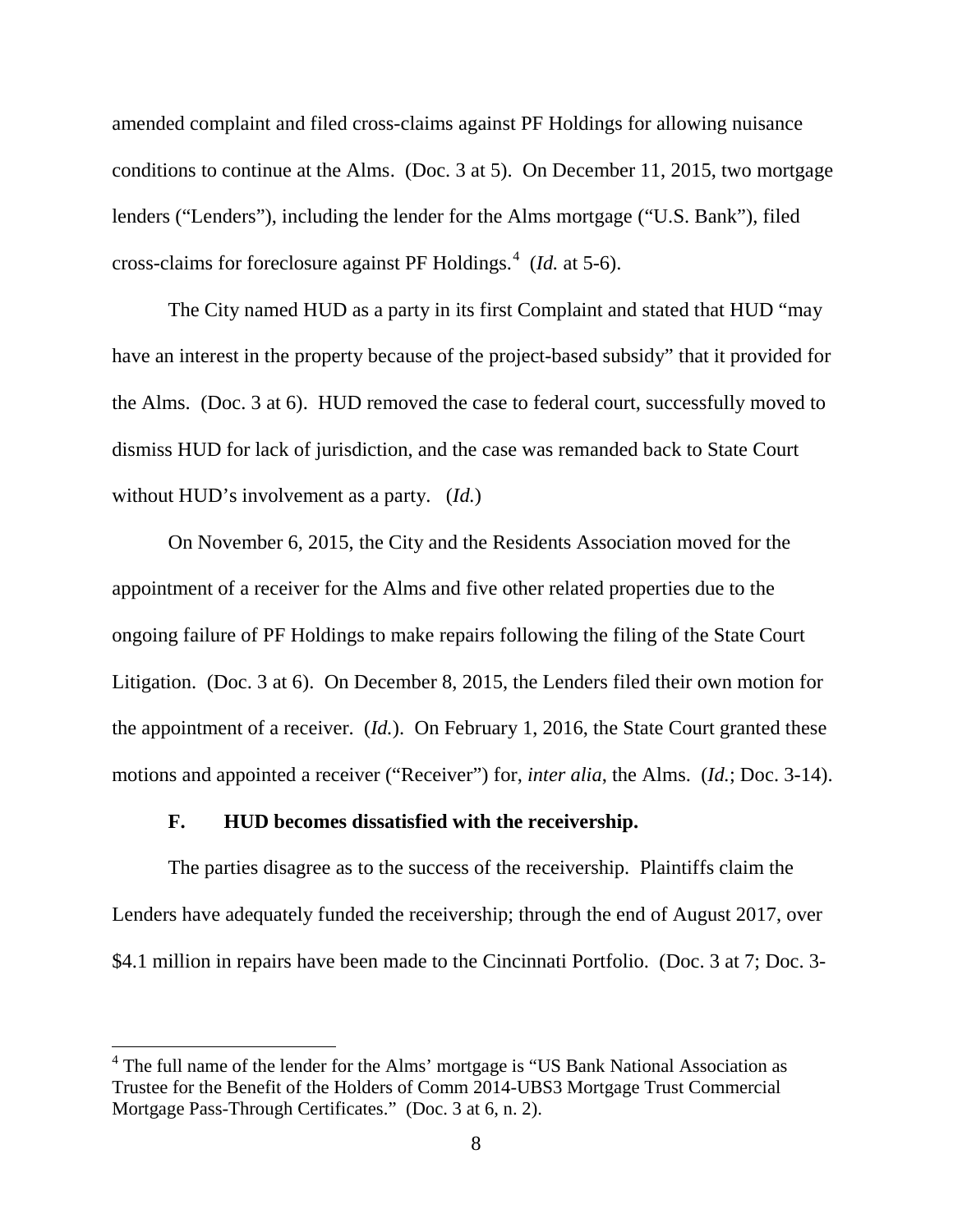15 at 10). Nearly \$750,000 has been used specifically at the Alms for repairs and capital improvements, including the roof, elevators and electrical system. (Doc. 3 at 7; Doc. 3- 15 at 7).

 HUD sees it differently. On March 7, 2017, HUD staff visited the Alms, observed fire and electrical damage, and determined that the Receiver had not made sufficient progress in remedying the default of the HAP Contract. (Doc. 6 at 11; Doc. 6-4 at ¶¶ 22, 23).

 On March 15, 2017, HUD issued a second Notice of Default of the HAP Contract to PF Holdings and the Receiver. (Doc. 6-18). The Notice provided a list of actions the Receiver was required to take and states that failure to do so "will result in enforcement action, including but not limited to seeking to remove the current receivership, abating the Section 8 contract, and/or issuing civil money penalties against the Owner, Receiver, and any other responsible parties." (*Id.* at 5). HUD did not send a copy of the Notice to Alms residents and did not post the Notice at the Alms. (Doc. 3 at 7).

 On May 24, 2017, PF Holdings filed a motion to "oust" the Receiver from control of the Alms and related properties. (Doc. 3 at 8). All parties to the State Court Action opposed PF Holdings' motion, and the State Court scheduled argument for August 2, 2017. (*Id.*)

On June 8, 2017, HUD completed a REAC inspection of the Alms. (Doc. 6-4 at ¶ 29; Doc. 6-10). The inspection resulted in another failing score of 20c\* out of a possible 100 points. (Doc. 6-4 at ¶ 29) HUD asserts that the inspector identified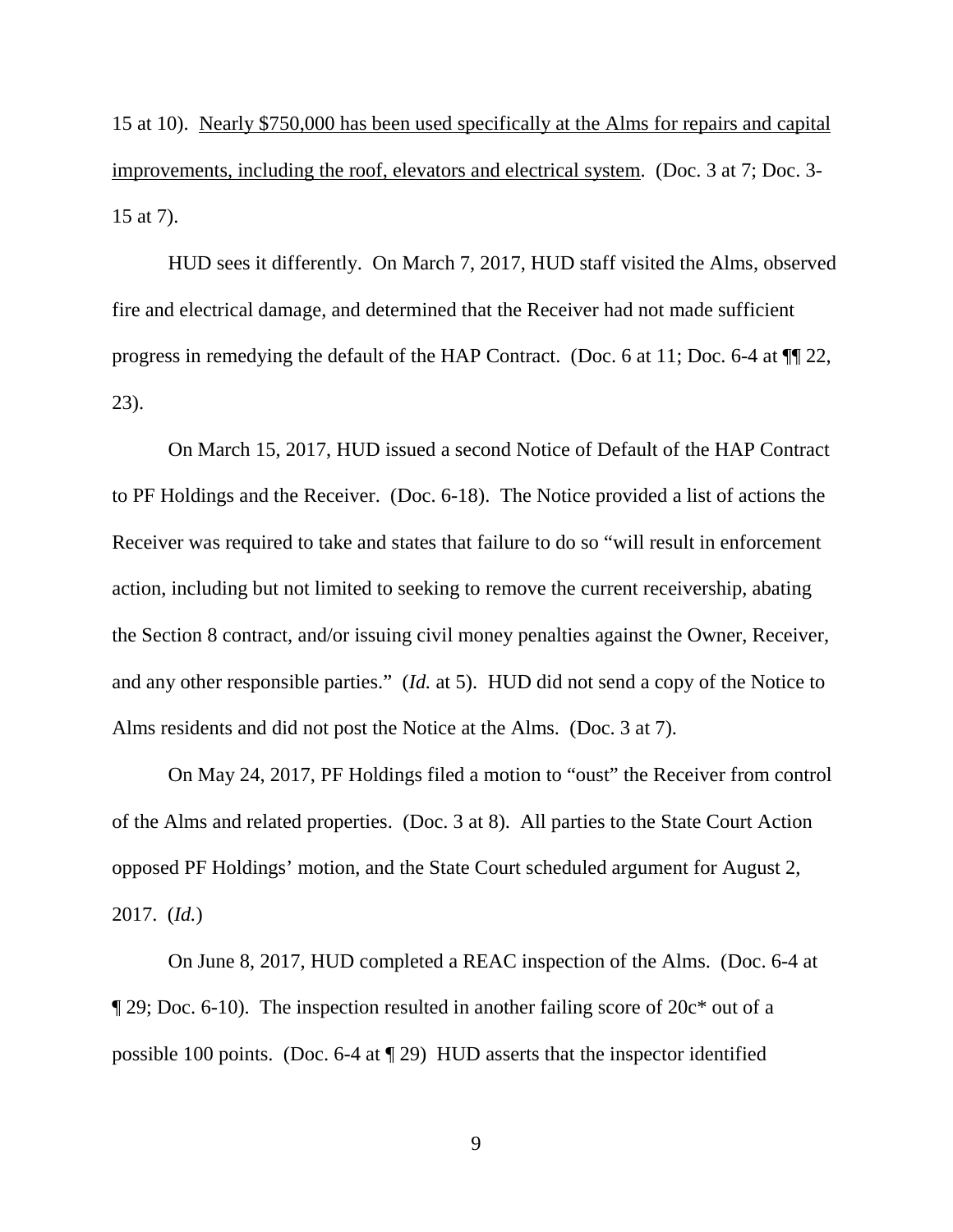"numerous health and safety deficiencies" and confirmed that the property was not "decent, safe, or sanitary." (*Id.*).

 HUD did not consult the Alms residents regarding the June 8, 2017 inspection, nor provide notice or a copy of the inspection to the Alms residents. (Doc. 3 at 8). HUD informed the Receiver and PF Holdings later in June 2017, that the Alms had failed the inspection; Plaintiffs' counsel obtained a copy of the report by filing a Freedom of Information Act request. (Doc. 3-20).

 On June 23, 2017, HUD filed a "statement of interest" in the State Court Litigation supporting PF Holdings' motion to remove the Receiver. (Doc. 3 at 9; Doc. 6-16). HUD's statement of interest attached the June 8, 2017 REAC inspection report and the March 15, 2017 Notice of Default. (Doc. 6-16 at 16-84). On August 2, 2017, the State Court rejected PF Holdings' motion to fire the Receiver. (Doc. 3 at 10).

# **G. HUD notifies Plaintiffs' counsel that HUD is abating the HAP Contract.**

 On July 31, 2017, HUD informed Plaintiffs' counsel that it had begun "abating the Housing Assistance Payments (HAP) contract of the Project due to the defaults of the Owner[.]" (Doc. 3 at 10; Doc. 3-23). The letter states, in relevant part:

HUD based its decision to abate this contract on the Owners [sic] inability to address the serious physical deficiencies at the property. HUD made this decision after consultation with the City of Cincinnati and Legal Aid as representatives for the tenants. Unfortunately, the Owner's on-going default and inability to restore decent, safe and sanitary conditions to the property do not serve the interest of the tenants or HUD.

(Doc. 3-23 at 2) (emphasis supplied). HUD did not provide this notice to the individual Plaintiffs nor to any other Alms resident. (Doc. 3 at 10; Doc. 3-5 at ¶¶ 11-12; Doc. 3-3 at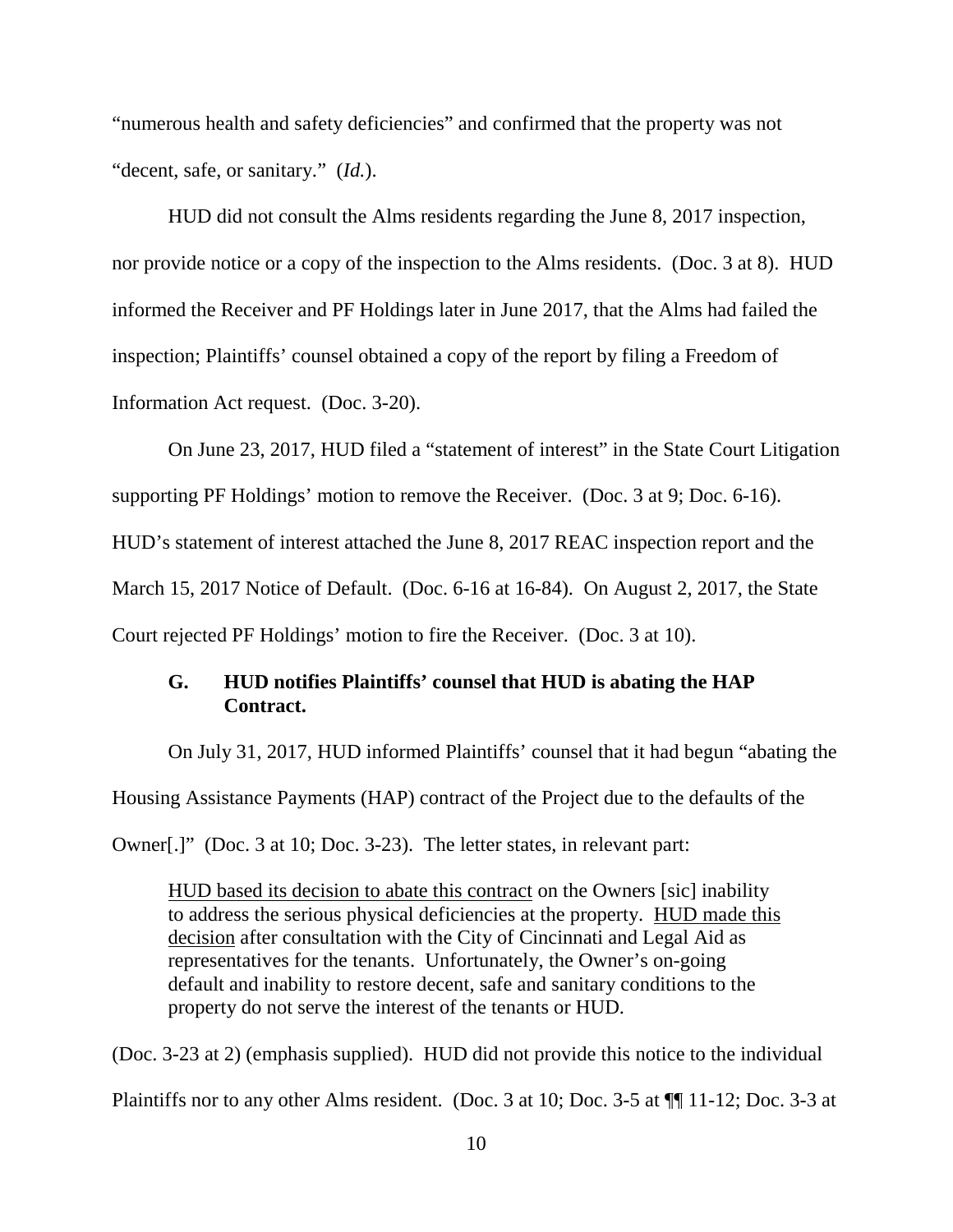¶¶ 13-15; Doc. 3-4 at ¶ 9; Doc. 3-2 at ¶¶ 6-7; Doc. 3-1 at ¶¶ 10-11).

 On September 6 and 7, 2017, HUD's REAC performed another inspection at the Alms to confirm whether any of the claims that the property was substantially improved were true. (Doc. 6-4 at  $\P$  42). During the inspection, HUD claims it found significant life threatening exigent health and safety deficiencies, and, again, the property received a score of 20c\* out of 100. (*Id.*)

## **H. Tenant Protection Vouchers.**

 When HUD abates and terminates a project-based Section 8 contract, tenants living at the property are given the opportunity to apply for a tenant protection voucher. (Doc. 6-4 at ¶ 49). The voucher program is administered by the local public housing authority—for the Alms, that entity is the Cincinnati Metropolitan Housing Authority ("CMHA"). (*Id.*) Vouchers provide subsidies for tenants to live in any unit, in any location, so long as the landlord accepts the voucher. (*Id.*) Once a tenant who is impacted by abatement receives a voucher, the tenant receives relocation benefits from HUD in the form of assistance from a relocation contractor who helps find a new unit that accepts vouchers, provides assistance in coordinating relocation benefits, assists the tenant with application problems, arranges for transportation to potential units, and assists in negotiation with landlords and rental applications. (*Id.* at ¶ 53). The tenant also receives financial relocation benefits to compensate for transportation costs and expenses, application fees, security deposits, moving expenses, and utility deposits or transfer fees. (*Id.* at ¶ 54).

11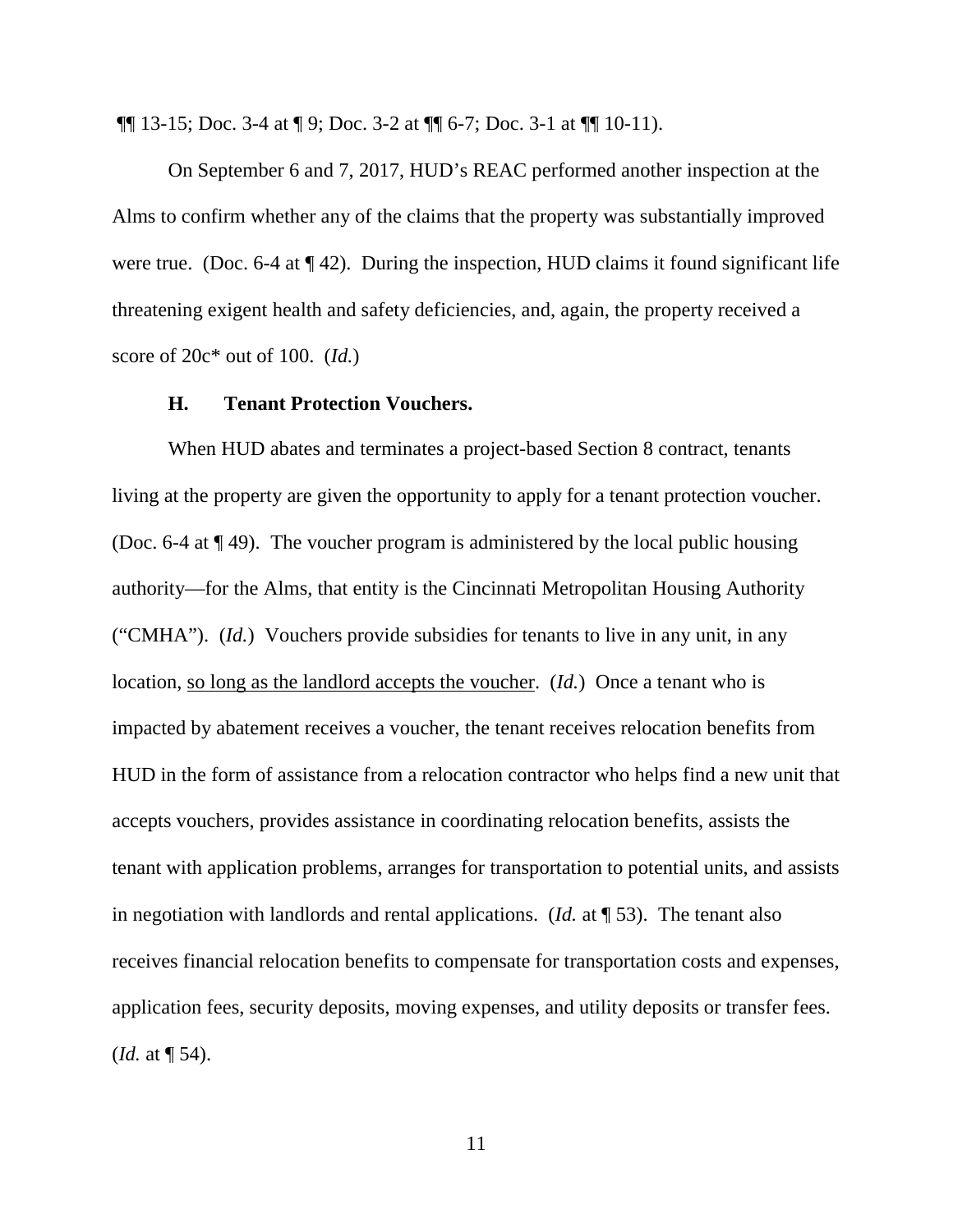However, not everyone qualifies for vouchers. (Doc. 6-4 at  $\P$  52 and 56). Further, landlords are not required to accept vouchers, and their refusal to do so constitutes a "major" barrier to the mobility of families with vouchers in Cincinnati. (Doc. 3-29 at 3).

# **I. Plaintiffs commence this lawsuit.**

On September 12, 2017, Plaintiffs commenced this action by filing this federal Complaint (Doc. 1) and the instant motion for preliminary injunction (Doc. 3).<sup>5</sup> Plaintiffs' Complaint asks this Court to set aside HUD's decision to abate the HAP Contract and asserts claims under the Administrative Procedures Act ("APA"), the due process clause of the United States Constitution, and the Fair Housing Act ("FHA").

 On September 20, 2017, HUD notified the CHMA that HUD had procured funds for voucher assistance for families who are affected by HUD's "decision to opt-out" of the HAP Contract. (Docs. 9-1, 9-2).

# **J. HUD attempts to provide a post-hoc opportunity for Alms residents to be heard.**

On September 22, 2017—ten days after the filing of this lawsuit and two days after HUD notified the CHMA that it had already decided to opt-out of the HAP Contract and had already procured funds for vouchers—HUD met with the Alms residents to hear their comments on abatement. (Doc. 6-4 at ¶ 45). HUD claims it sought comments on the termination of the HAP Contract, the cost of rehabilitating and operating the property,

 $\overline{a}$ 

<sup>&</sup>lt;sup>5</sup> Plaintiffs' motion for preliminary injunction (Doc. 3) also included a request for a temporary restraining order that the Plaintiffs subsequently withdrew by agreed order. (*See* Doc. 5).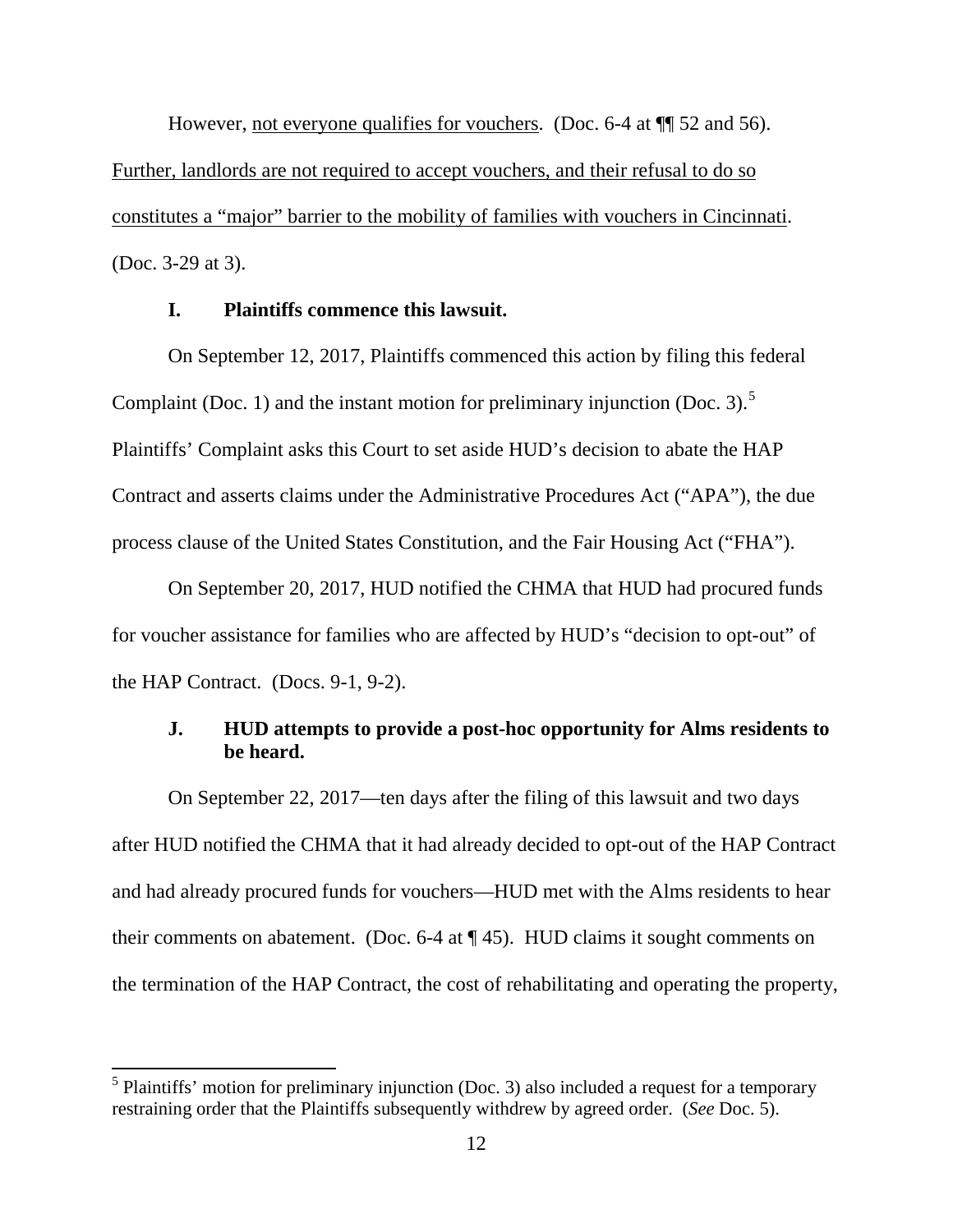the availability of Federal, State, and local resources, and environmental conditions that cannot be remedied in a cost effective fashion. (*Id.*).

Forty-one Alms residents attended the meeting. (Doc. 6-4 at  $\P$  46). Many residents spoke publicly to HUD at the meeting. (Doc. 9-9 at ¶ 5). The residents who spoke expressed how much the Alms has improved and how much they want to remain at the Alms. (*Id.*). Not a single resident spoke in support of the building closing. (*Id.*)

Plaintiff Carter, and other residents, asked HUD to clarify what conditions at the Alms were unsafe. (Doc. 9-9 at  $\P$  6).<sup>6</sup> HUD refused to answer those, or any, questions, and refused to engage in any discussion. (*Id.* at ¶ 7). Instead, the HUD representatives at the meeting stated they had to speak with other people at HUD and would send a letter with responses to the residents' questions. (*Id.*) One HUD representative explained that they could not answer questions because "there are levels of administration at HUD, and I'm basically the first level." (*See* Doc. 9-6 at 17).

On September 26, 2017, HUD sent Alms residents a "notice" stating that HUD "appreciated" their participation but decided to proceed with abatement and termination of the HAP Contract. (Doc. 9-9 at 4-7).

 $\overline{a}$ 

 $6$  The Court has reviewed the transcript of the September 22, 2017 meeting (Doc. 9-6 at 2-19), and notes that multiple residents asked for clarification as to what conditions rendered the Alms unsafe and opined that items included in HUD's inspection reports were minor and not related to their safety. Several residents expressed total confusion at the fact that the Alms received higher REAC scores before the Receiver made hundreds of thousands of dollars of repairs. Residents opined that, as a result of repairs made during the receivership, the Alms is in better condition than it used to be. Multiple residents expressed fear that they would be homeless if HUD abated the HAP Contract.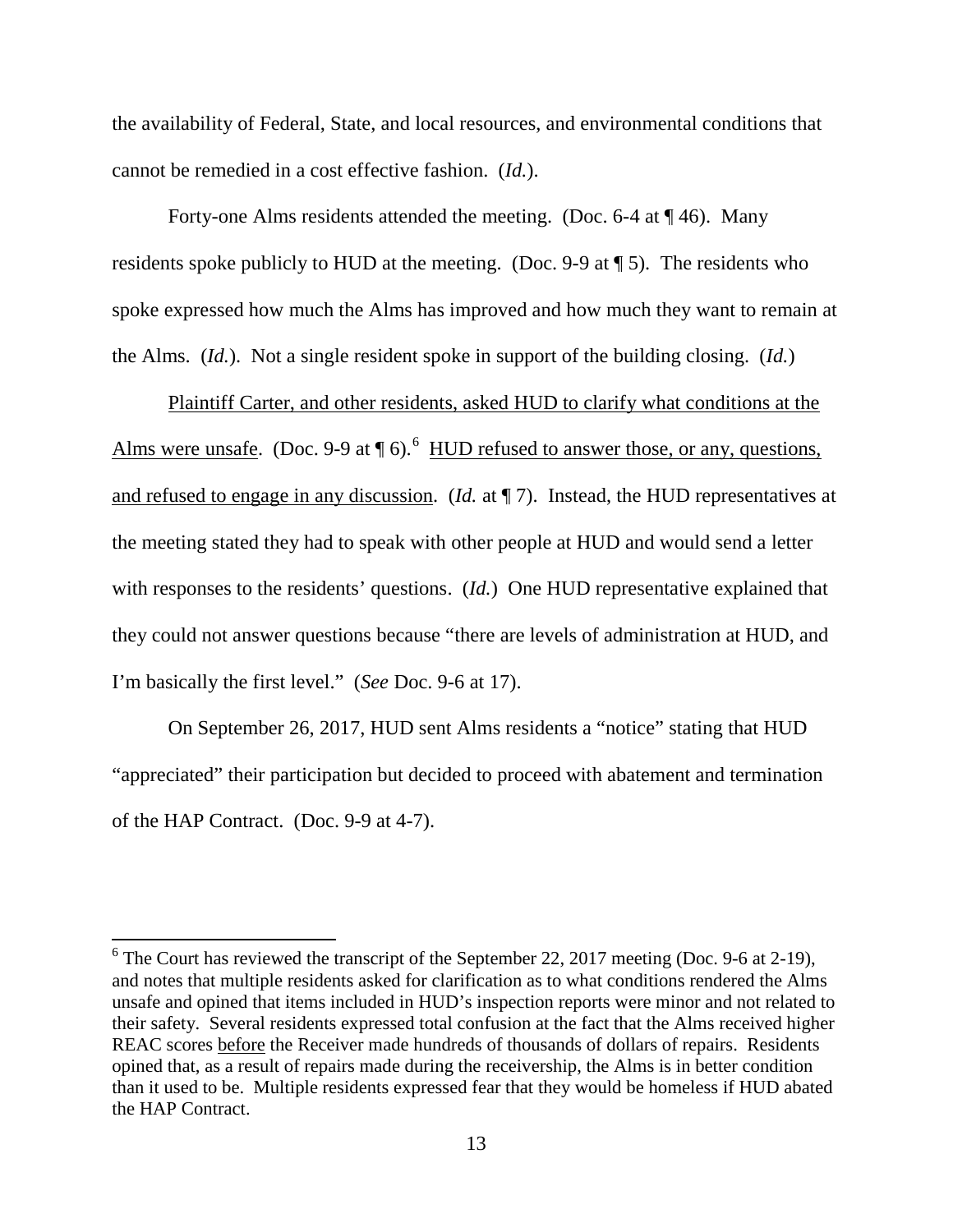# **K. The City publicly supports maintaining the Alms as affordable, lowincome housing.**

With leave of Court, the City filed a brief as *amicus curiae* in this case, arguing that the City will incur two types of harm if HUD abates the HAP Contract. (Doc. 12). First, the City argues that abatement will leave at least some current residents of the Alms without a home. (*Id.* at 3-4). The City acknowledges that HUD claims it can offer vouchers and relocation assistance, but argues some residents will not qualify for vouchers because of financial issues and/or criminal records, and those that do will have difficulty finding a landlord to accept the voucher. (*Id.*) Because there is already an acute shortage of affordable housing in the City, and abatement of the HAP Contract will increase the demand for affordable housing, the City argues that at least some of the Alms' residents will become homeless. (*Id*.) The City cites a Community Building Institute study that states there is a 40,000 unit shortage of affordable housing in Hamilton County. (Doc. 12 at 4, n. 3).

Second, the City argues that it has a vested interest in ensuring that the HAP Contract is not abated because its loss will result in the Alms becoming a vacant structure. (Doc. 12 at 5). The City argues that vacant structures invite vandalism, crime, and trespassers, all of which contribute to blight. (*Id.*) The City argues that abatement of the HAP Contract will turn the Alms into a "massive vacant structure" which will require the City to use scarce resources and taxpayer funds to provide enhanced police protection and code enforcement. (*Id.*)

14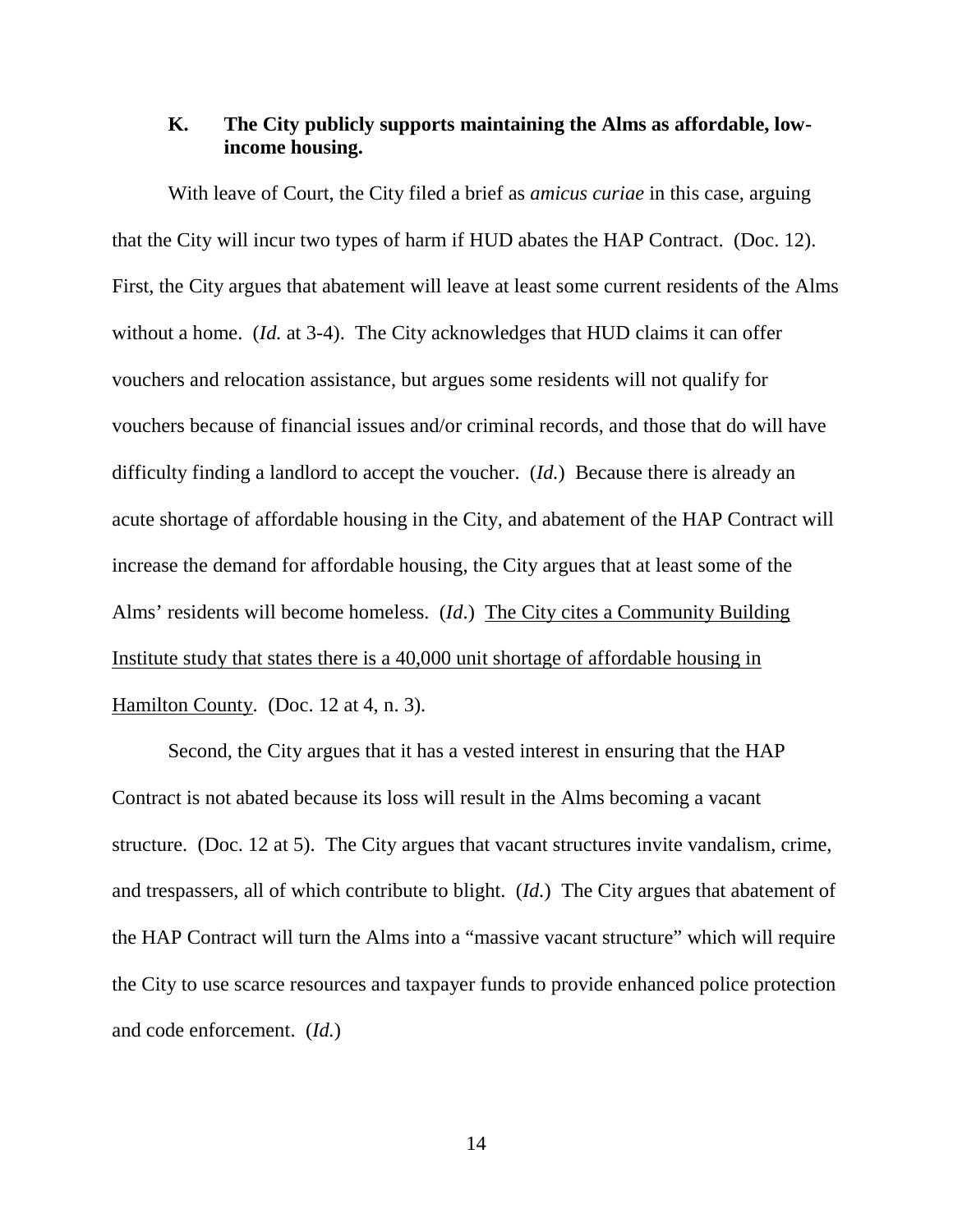The Court notes that the City's interest in maintaining the Alms as affordable housing for low-income residents is well-documented and has been consistent for years.

First, as explained *supra*, the City attempted to "warn" HUD about the potential dangers of allowing the Alms (and the HAP Contract) to be transferred to an out-of-state entity. (Doc. 3-11).

Second, on April 2, 2015, the City passed Resolution No. 27-2015, which recognized that the Alms is one of the only sources of affordable housing for families with children in Walnut Hills and expressed support for tenants at the Alms in their ongoing effort to ensure that PF Holdings maintained the property in a safe and sanitary manner. (Doc. 12-1).

Third, the City commenced the State Court Litigation in 2015 in order to "see code violations and safety issues at the PE Properties remedied and the properties to continue to provide a source of safe, decent and affordable housing for Cincinnati residents by virtue of the project-based subsidy provided by HUD." (Doc. 3-13 at ¶ 8).

Fourth, on August 14, 2017, the City passed Resolution No. 51-2017, which states that there is already a shortage of housing in the City willing to accept a Section 8 voucher, and the proposed influx of close to 200 more families will far exceed the availability of such housing. (Doc. 12-1 at 5). The Resolution expresses the support of the Mayor and City Counsel for HUD delaying abatement of the HAP Contract for a period of not less than 120 days. (*Id.* at 6). The Resolution states that the delay will allow the Receiver to make improvements that will substantially improve the condition of the Alms. (*Id*. at 6).

15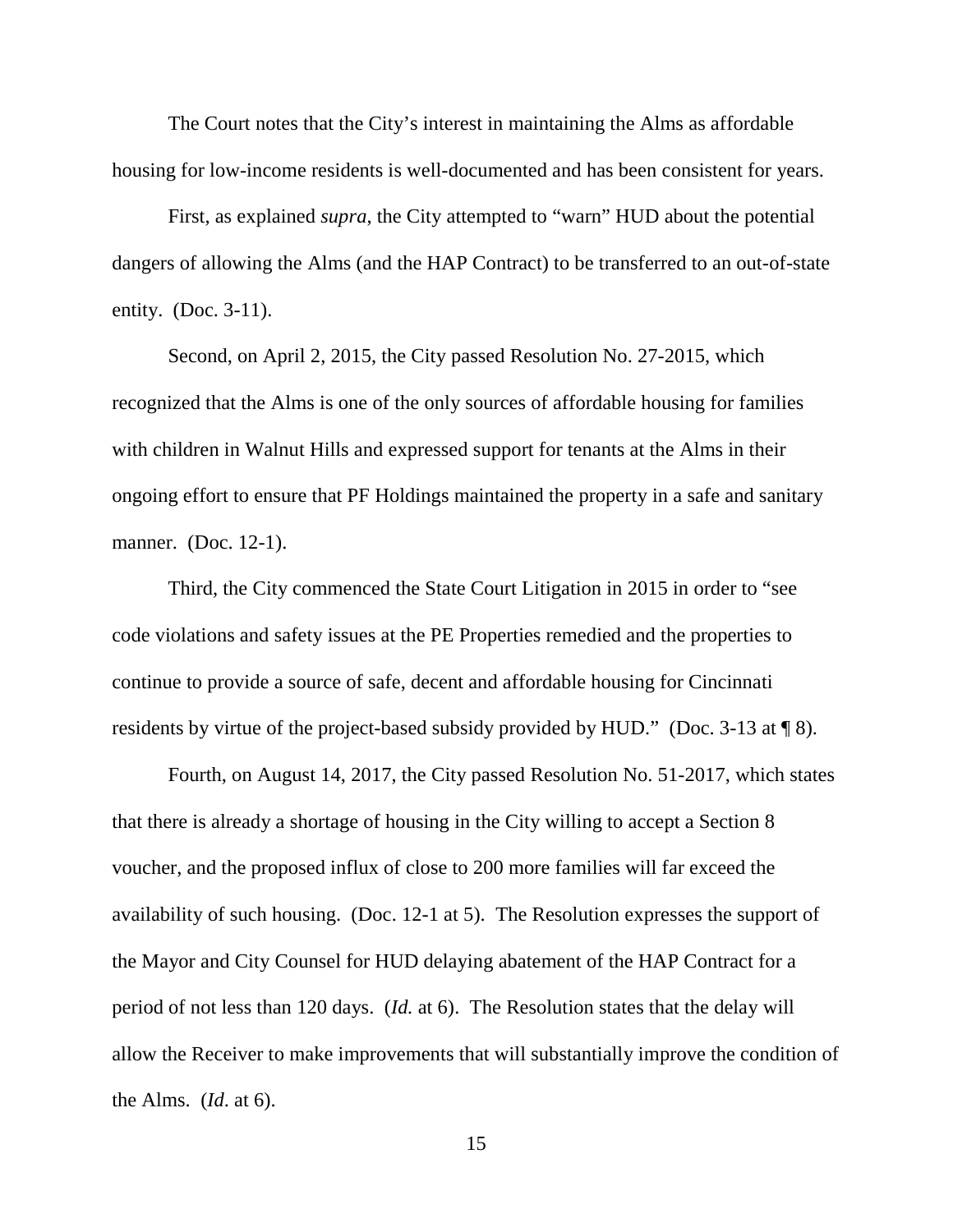## **L. Current status of the Alms.**

At the October 6, 2017 hearing, Plaintiffs' counsel informed the Court that the State Court had recently entered an order allowing the Receiver to market the Alms for sale. (Doc. 19 at 8:18-19). Plaintiffs' counsel represented it was "anticipated" that the Receiver would receive a purchase agreement by the end of January 2018. (*Id.* at 9:6-7).

All exigent health and safety items identified by HUD in both the June 8, 2017 REAC and the September 7, 2017 REAC have been remedied. (Doc. 9-5 at  $\P$  20-21). Crime at the Alms is at a five-year low. (Doc. 3-7 at ¶ 4). The City states that vacating the Alms is not necessary to protect the health and safety of the public, including Alms' tenants, and has communicated to HUD that the Alms does not present an immediate health or safety risk to Alms' tenants or the general public. (Doc. 3-6 at  $\P$  23-24).

# **I. STANDARD OF REVIEW**

Federal Rule of Civil Procedure 65(a)-(b) permits a party to seek injunctive relief when the party believes that it will suffer immediate and irreparable injury, loss, or damage. Nevertheless, an "injunction is an extraordinary remedy which should be granted only if the movant carries his burden of proving that the circumstances clearly demand it." Overstreet v. Lexington-Fayette Urban County Gov't, 305 F.3d 566, 573 (6<sup>th</sup> Cir. 2002) (emphasis supplied).

In determining whether to grant injunctive relief, this Court must weigh four factors: (1) whether the moving party has shown a strong likelihood of success on the merits; (2) whether the moving party will suffer irreparable harm if the injunction is not issued; (3) whether the issuance of the injunction would cause substantial harm to others;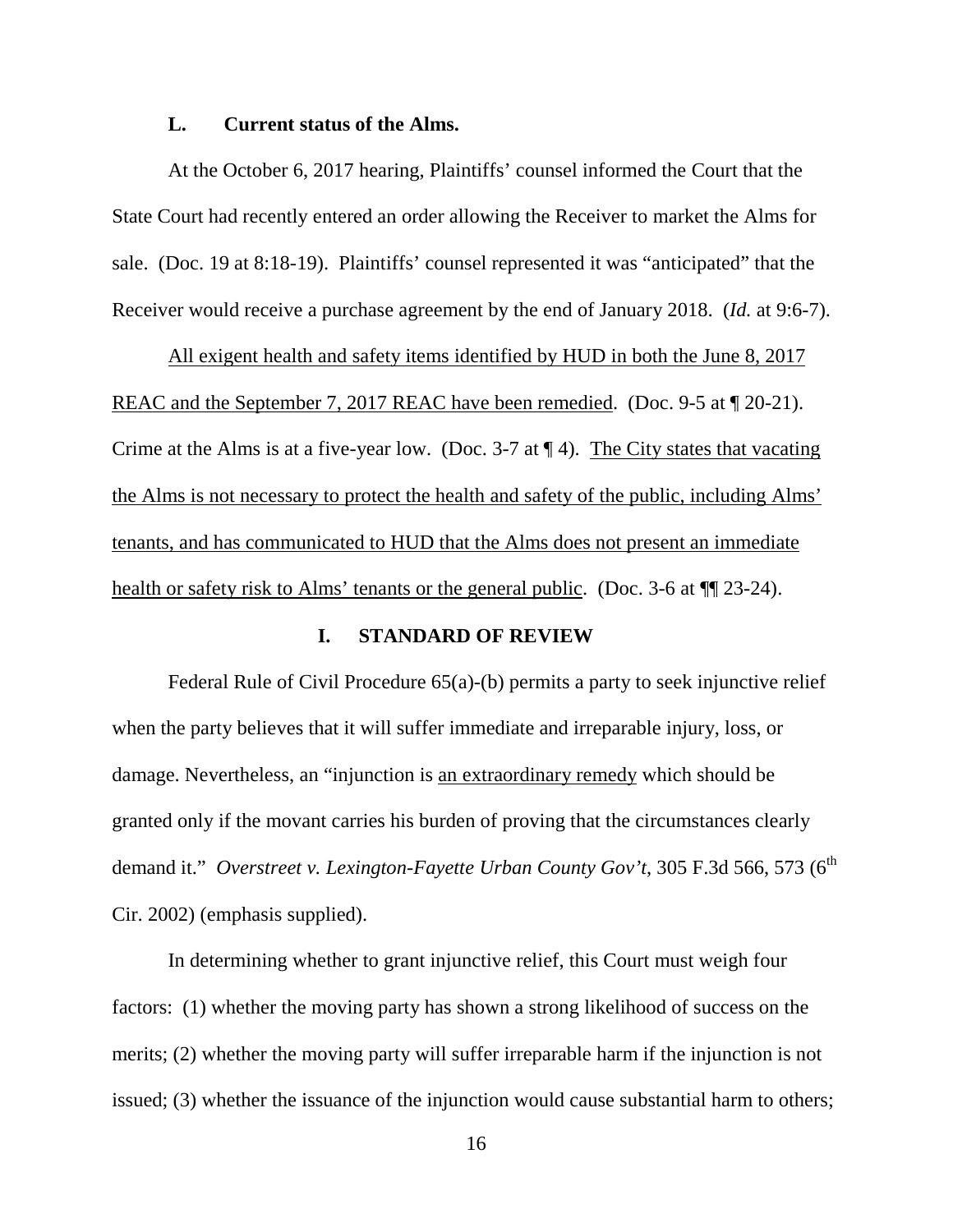and (4) whether the public interest would be served by issuing the injunction. *Ne. Ohio*  Coal. For Homeless & Serv. Emp. Int'l Union, Local 1199 v. Blackwell, 467 F.3d 999, 1099 (6th Cir. 2006). These four considerations are factors to be balanced, not prerequisites that must be met. *McPherson v. Michigan High Sch. Athletic Ass'n, Inc*., 119 F.3d 453, 459 (6th Cir. 1997). "Although no one factor is controlling, a finding that there is simply no likelihood of success on the merits is usually fatal." *Gonzales v. Nat'l Bd. of Med. Exam'rs,* 225 F.3d 620, 625 (6<sup>th</sup> Cir. 2000).

### **II. ANALYSIS**

#### **A. Success on the merits.**

 $\overline{a}$ 

#### 1. Count One: Administrative Procedures Act.

Count One of the Complaint requests the Court to set aside HUD's decision to abate the HAP Contract under the APA. The APA authorizes a person suffering a legal wrong because of agency action to seek judicial review. 5 U.S.C. § 702. A court shall "hold unlawful and set aside agency action, findings, and conclusions" found to be, *inter alia*, arbitrary, capricious, an abuse of discretion, or otherwise not in accordance with law; contrary to constitutional right, power, privilege, or immunity; and without observance of procedure required by law. 5 U.S.C. § 706(A), (B), (D).

Plaintiffs argue that HUD's decision to abate the HAP contract is "not in accordance with law" because HUD did not comply with Congressional mandates in the 2017 Consolidated Appropriations Act.<sup>7</sup>

 $7$  The 2017 Consolidated Appropriations Act can be found at 115 PL 31; in the interest of brevity, it is referred to throughout this Order as the "2017 CAA."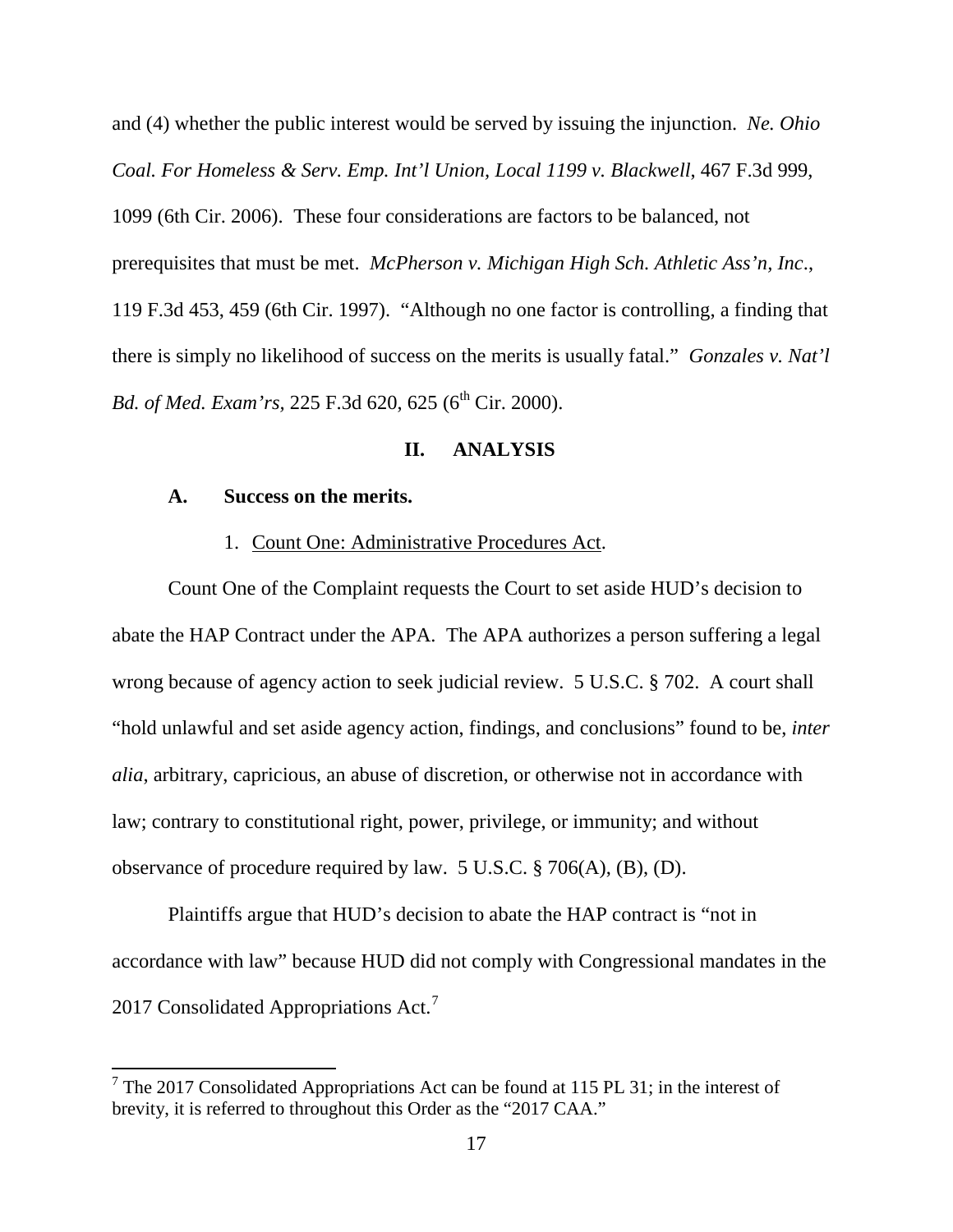## *a. Section 223.*

Plaintiffs argue HUD's decision to abate the HAP Contract does not comply with Section 223 of the 2017 CAA. Section 223 provides HUD with enforcement authority in the event a housing project with a Section 8 contract fails inspection and the owner fails to correct the deficiencies. Section 223(b), (c). Section 223 lists a panoply of enforcement options for HUD, including, *inter alia*, requiring immediate replacement of management, imposing monetary penalties, abatement, partial abatement, transferring the HAP contract to another project; and seeking judicial appointment of a receiver. Section

223(c). However, Section 223(d) states:

(d) The Secretary shall also take appropriate steps to ensure that projectbased contracts remain in effect, **subject to** the exercise of contractual **abatement** remedies to assist relocation of tenants **for major threats to health and safety** after written notice to the affected tenants. To the extent the Secretary determines, in consultation with the tenants and the local government, that the property is not feasible for continued rental assistance payments under such section 8 or other programs, based on consideration of—

(1) the costs of rehabilitating and operating the property and all available Federal, State, and local resources, including rent adjustments under section 524 of the Multifamily Assisted Housing Reform and Affordability Act of 1997 ("MAHRAA"); and (2) environmental conditions that cannot be remedied in a costeffective fashion, the Secretary may contract for project-based rental assistance payments with an owner or owners of other existing housing properties, or provide other rental assistance.

2017 CAA, Section 223(d) (emphasis supplied).

Accordingly, abatement shall only be used (1) in the event of major threats to

health and safety and (2) after consultation with the tenants and the local government. *Id.*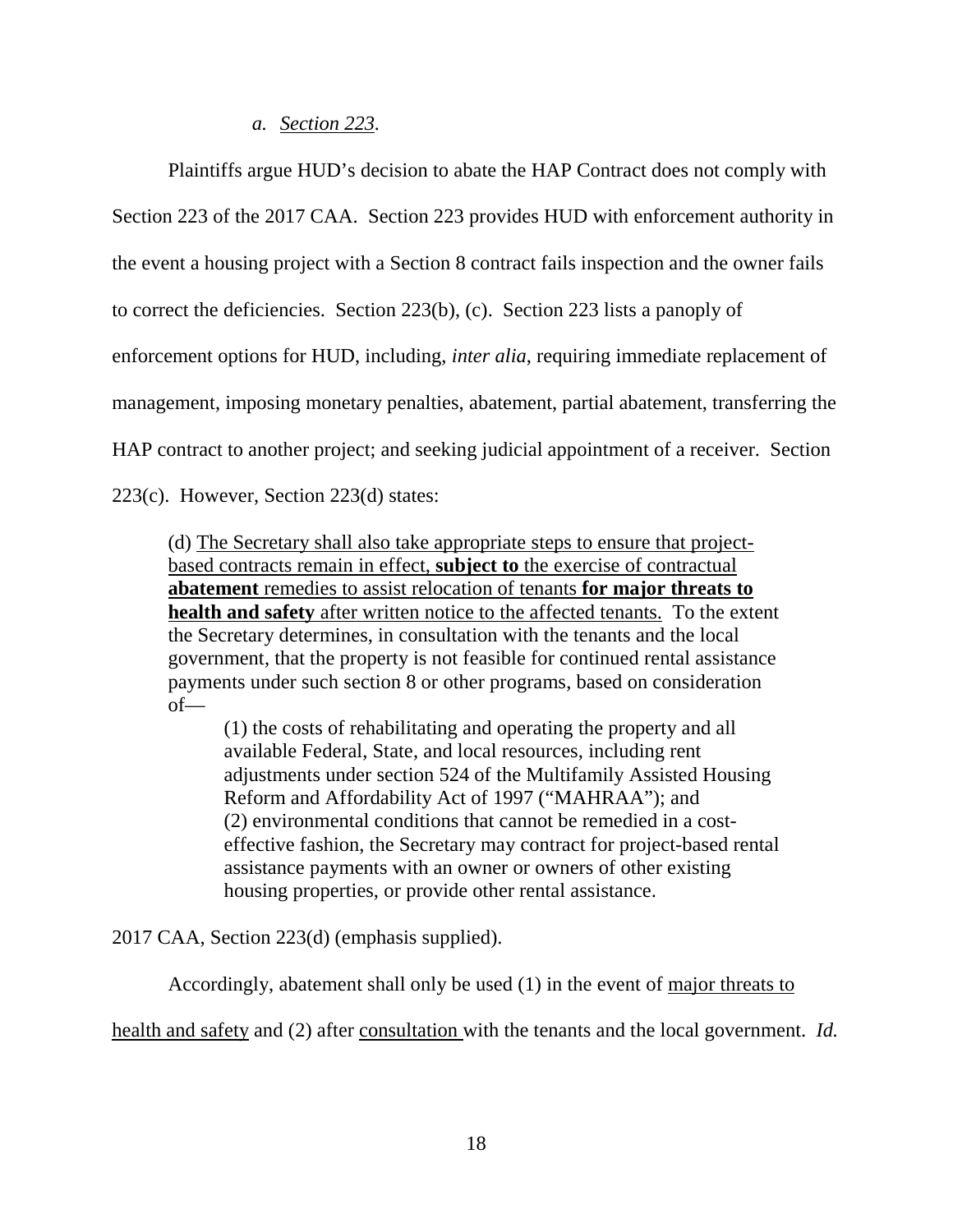First, Plaintiffs argue that abatement is not proper under Section 223(d) because there are no major threats to health and safety. The Court agrees Plaintiffs are likely to succeed on this claim. The evidence is that all exigent health and safety items identified by HUD in the two most recent REAC inspections (June 8, 2017 and September 7, 2017) have been remedied. (Doc. 9-5 at  $\P$  20-21). The City agrees that vacating the property is not necessary to protect the safety of Alms residents. (Doc. 3-6 at ¶¶ 23-24). **HUD did not identify any current "major threat to health or safety" in its briefs, at the September 22, 2017 meeting, nor at oral argument.<sup>8</sup>**

Second, Plaintiffs argue abatement is not authorized under Section 223(d) because HUD did not "consult" with the tenants. The Court agrees Plaintiffs are likely to succeed on this claim. The evidence before the Court is that none of the individual Plaintiffs, nor any Alms tenants, were consulted about HUD's decision to abate the HAP Contract. (Doc. 3-2 at ¶¶ 6-7; Doc. 3-3 at ¶¶ 13-14; Doc. 3-4 at ¶ 9; Doc. 3-5 at ¶ 11-12).

HUD argues that it engaged in "extensive" consultation with the City and the Residents Association regarding the receivership in the State Court Litigation. (Doc. 6 at 28). But the evidentiary materials cited in support of this assertion merely demonstrate that HUD communicated with counsel for the Residents Association (as well as U.S. Bank and the City) about the status of the receivership and the statements of interest HUD filed in the State Court Litigation. (*Id.*; Doc. 6-4 at ¶¶ 17, 24, 30-32; Doc. 6-5 at

 $\overline{a}$ 

<sup>8</sup> **At oral argument, the Court twice asked HUD's counsel what major threats to health and safety were present at the Alms**. (Doc. 19 at 49:10-19, 52:4-10). **HUD's attorneys did not identify any major threat to health or safety**, and instead argued HUD could abate the HAP Contract if the Alms was not "decent, safe and sanitary." (*Id.*)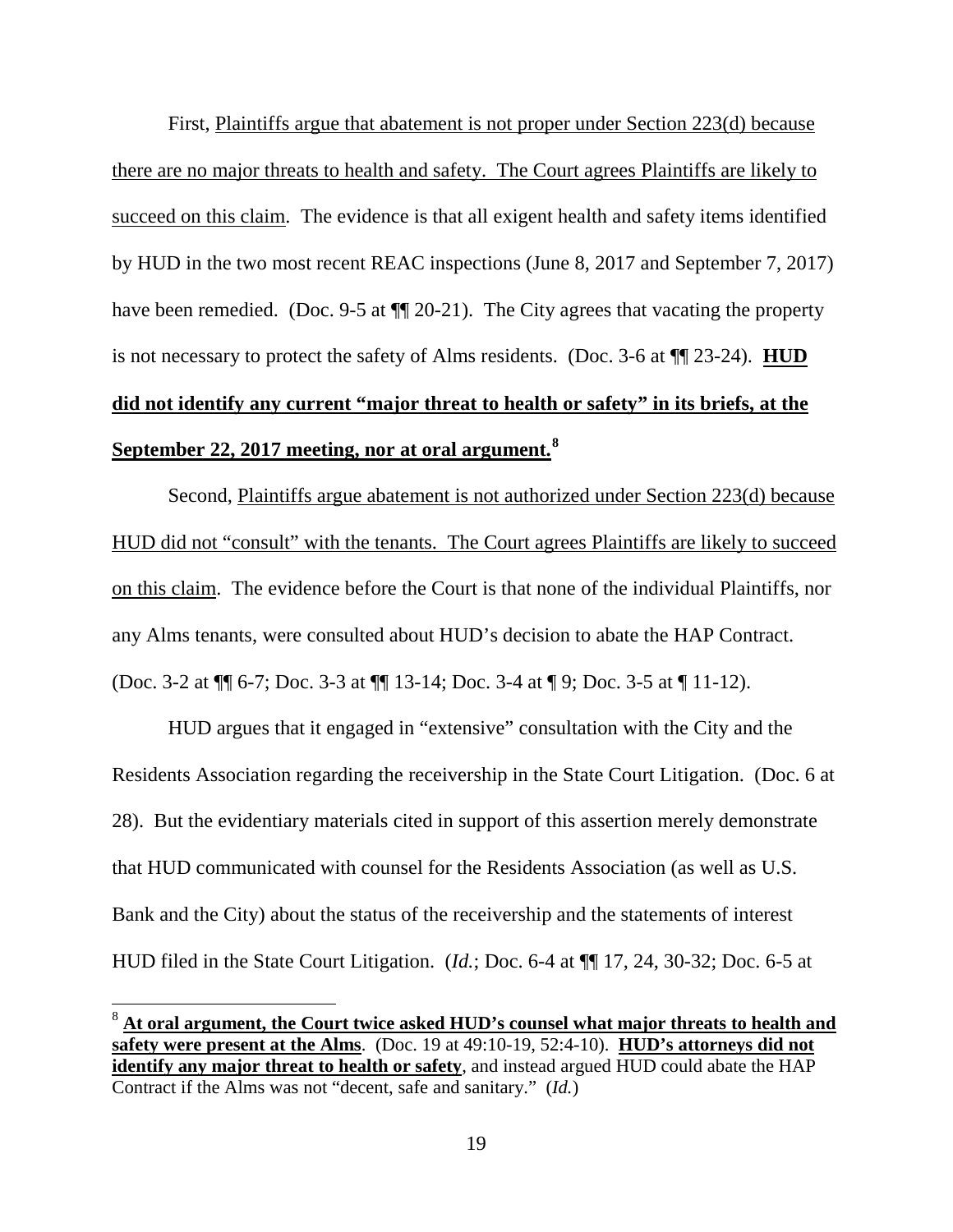$\P$ 9). Because there is no evidence that HUD consulted with Plaintiffs, nor any Alms resident, regarding the feasibility of maintaining the HAP Contract prior to deciding to abate it, Plaintiffs are likely to succeed on their claim that abatement is not authorized under Section 223(d).

# *b. Section 215.*

Similarly, Plaintiffs argue that HUD's decision to abate did not comply with

Section 215 of the 2017 CAA. That section states:

 $\overline{a}$ 

Notwithstanding any other provision of law, in fiscal year 2017, **in managing and disposing of any multifamily property that is owned or has a mortgage held by the Secretary of Housing and Urban Development,** *and during the process of foreclosure on any property with a contract for rental assistance payments under section 8* **of the United States Housing Act of 1937 or other Federal programs**, the Secretary shall maintain any rental assistance payments under section 8 of the United States Housing Act of 1937 and other programs that are attached to any dwelling units in the property. To the extent the Secretary determines, in consultation with the tenants and the local government, that such a multifamily property owned or held by the Secretary is not feasible for continued rental assistance payments under such section 8 or other programs, based on consideration of (1) the costs of rehabilitating and operating the property and all available Federal, State, and local resources, including rent adjustments under section 524 of the Multifamily Assisted Housing Reform and Affordability Act of 1997 ("MAHRAA") and (2) environmental conditions that cannot be remedied in a cost-effective fashion, the Secretary may, in consultation with the tenants of that property, contract for project-based rental assistance payments with an owner or owners of other existing housing properties, or provide other rental assistance. **The Secretary shall also take appropriate steps to ensure that project-based contracts remain in effect prior to foreclosure,** *subject to* **the exercise of contractual** *abatement* **remedies to assist relocation of tenants** *for imminent major threats to health and safety* **after written notice to and informed consent of the affected tenants and use of other available remedies, such as partial abatements or receivership**. After disposition of any multifamily property described under this section, the contract and allowable rent levels on such properties shall be subject to the requirements under section 524 of MAHRAA.

<sup>&</sup>lt;sup>9</sup> The Court notes that HUD has not provided a feasibility analysis, and neither of its Statements of Interest indicate that HUD "consulted" with Plaintiffs nor their attorneys on the issue of the feasibility of maintaining the HAP Contract.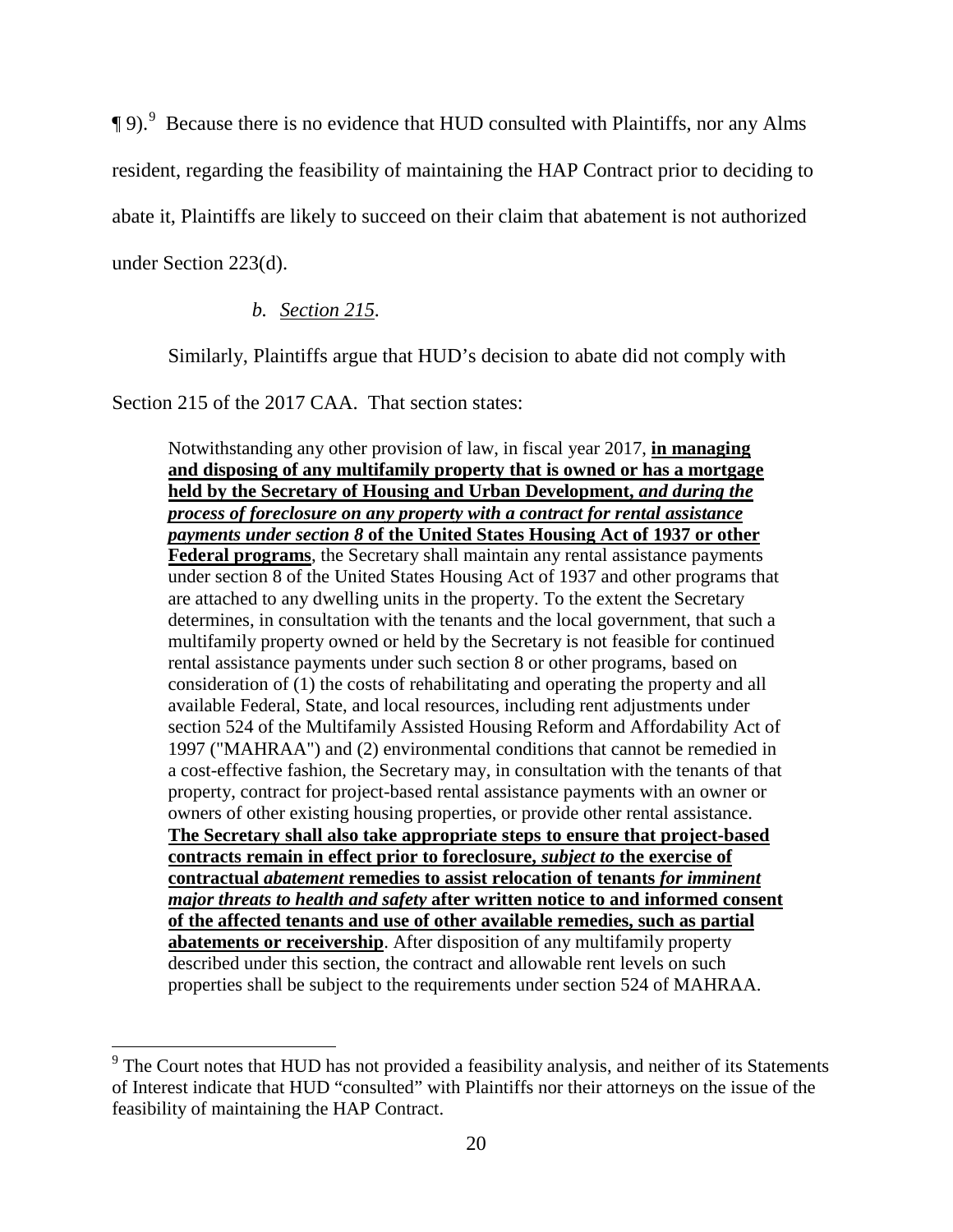2017 CAA, Section 215 (emphasis added).

 $\overline{a}$ 

 Accordingly, for properties in foreclosure, Section 215 provides that abatement shall only be used (1) to relocate tenants for imminent major threats to health and safety, (2) after written notice to and informed consent of the affected tenants, and (3) after the use of other available remedies, such as partial abatement or receivership. *Id.*

 First, Plaintiffs argue Section 215 does not authorize abatement because there are no imminent major threats to health and safety. The Court agrees that Plaintiffs are likely to succeed on this claim. The evidence before the Court is that all exigent health and safety items identified by HUD in the two most recent REAC inspections (June 8, 2017 and September 7, 2017) have been remedied. (Doc. 9-5 at ¶¶ 19-20). The City agrees. (Doc. 3-6 at ¶¶ 23-24). Again, HUD did not identify any imminent major health or safety issues in its briefs or at oral argument.

 Second, Plaintiffs argue that the tenants were not provided notice of the potential for abatement, nor did they provide informed consent. The Court agrees Plaintiffs are likely to succeed on this claim. HUD made the decision to abate the HAP Contract in July 2017. (Doc. 3-23).<sup>10</sup> None of the individual Plaintiffs, nor any Alms tenant, received notice directly from HUD nor the opportunity to provide comments prior to HUD's decision to abate. (Doc. 3-5 at ¶¶ 11-12; Doc. 3-3 at ¶¶ 13-15; Doc. 3-4 at ¶ 9; Doc. 3-2 at  $\P$  6-7; Doc. 3-1 at  $\P$  10-11). The evidence before the Court does not

 $10$  HUD's notice of abatement (Doc. 3-23) is dated July 31, 2017. At oral argument, counsel for HUD confirmed that HUD had decided by July 31, 2017 to commence abatement. (Doc. 19 at 12-13).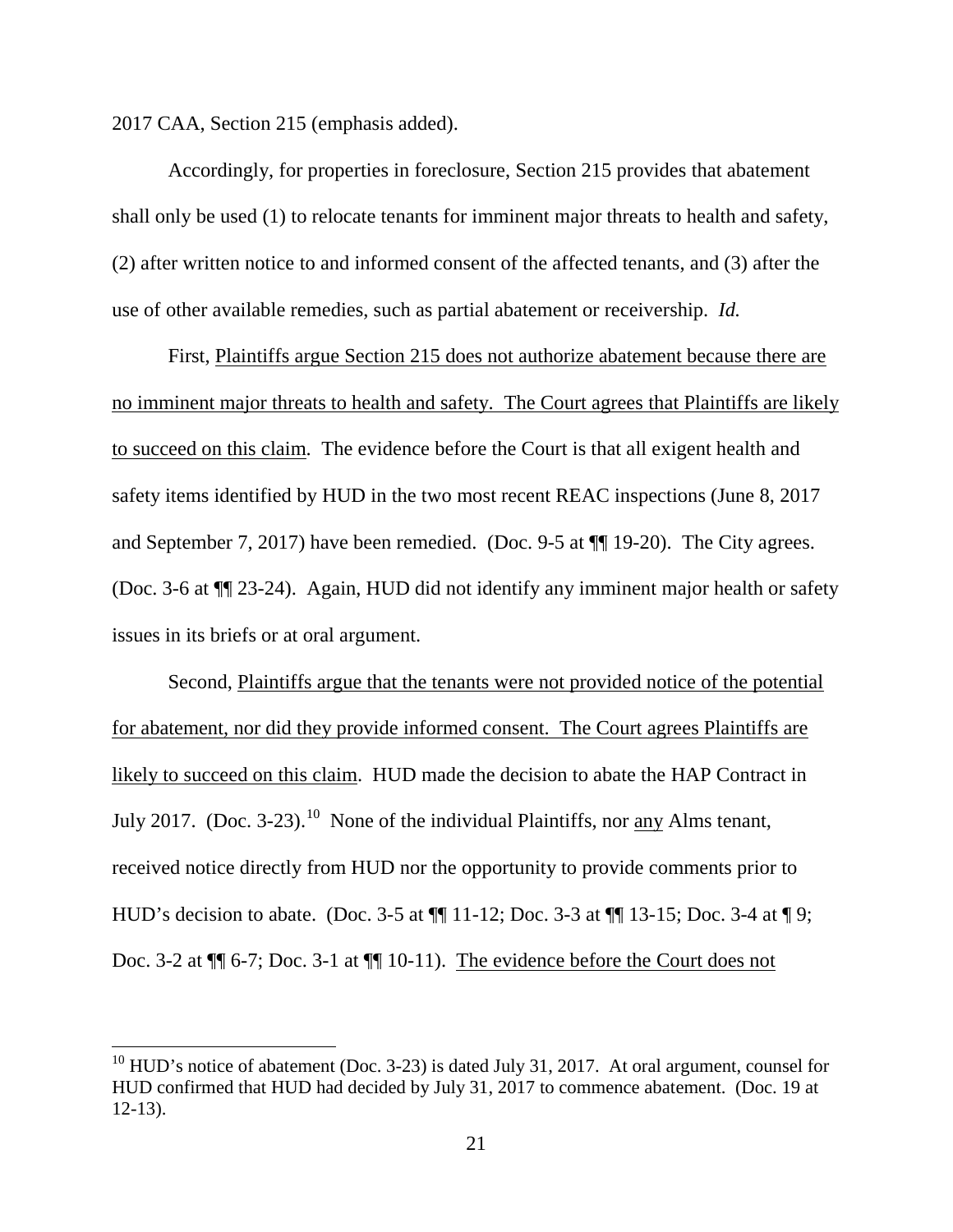indicate that HUD made the decision to abate the HAP Contract with "notice to and informed consent from" the Plaintiffs.

In response, HUD argues that Section 215 only applies to properties that are owned, or mortgaged, by HUD. (Doc. 6 at 24, n. 11). This argument is not well-taken. On its face, the first sentence of Section 215 makes clear that it applies to: (1) any multifamily property that is owned or has a mortgage held by HUD **and** (2) during the process of foreclosure, any property with a contract for rental assistance payments under Section 8. Accordingly, the Court finds Section 215 applies to the Alms, which is a property with a contract for rental assistance that is currently in the process of foreclosure in the State Court Litigation.

#### 2. Count Two: Due Process.

 Plaintiffs argue abatement of the HAP Contract deprives them of a Constitutionally-protected property interest in their tenancies without sufficient notice or opportunity to be heard. (Doc. 3 at 18-21). The Fifth Amendment to the United States Constitution provides that no person shall "be deprived of life, liberty, or property, without due process of law[.]" U.S. Const. amend. V. To state a claim for violation of procedural due process, a plaintiff must establish a Constitutionally-protected property or liberty interest which was then deprived without appropriate process. *See Midkiff v. Adams C'ty Reg'l Water Dist.*, 409 F.3d 758, 762 (6th Cir. 2005).

 First, Plaintiffs argue they have a Constitutionally-protected interest in their leases. (Doc. 3 at 18-19). The Court agrees. *See HUD v. Rucker*, 535 U.S. 125, 135 (stating it is "undoubtedly true" that tenants "have a property interest in their leasehold"); *see also*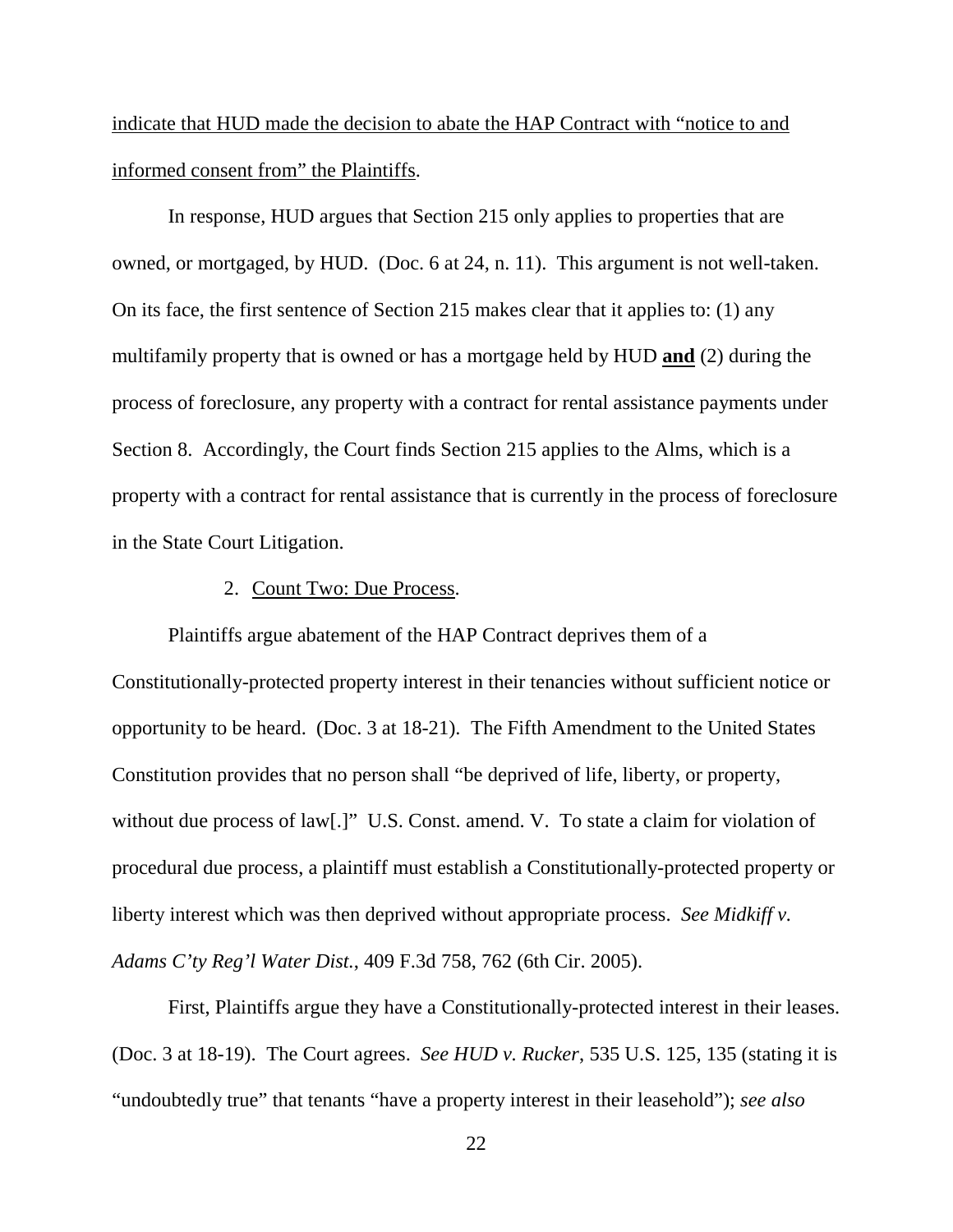*Davis v. Mansfield Metropolitan Housing Authority*, 751 F.2d 180, 184 (6th Cir. 1984) (noting that participating in a public housing program is a property interest protected by due process) (citations omitted).

 HUD concedes Plaintiffs have a property interest in their leases, but argues that termination of the HAP Contract does not implicate Plaintiffs' property interests because Plaintiffs are not parties to the HAP Contract. (Doc. 6 at 31).

 HUD's argument is not well-taken. Plaintiffs' leases will terminate automatically if HUD terminates the HAP contract. (Doc. 18-1 at 9; Doc. 18-2 at 9; Doc. 18-3 at 9; Doc. 18-4 at 9). Accordingly, HUD's abatement of the HAP Contract will deprive Plaintiffs of their Constitutionally-protected property interests in their leases. *See Roundtree v. HUD*, No. 5:09-cv-234, 2009 U.S. Dist. LEXIS 130633, at \*\* 17-18 (M.D. Fla. Aug. 28, 2009) (finding termination of a housing assistance contract implicated plaintiff's Constitutionally-protected property rights because "terminating the HAP Contract subsidy payments will to a certainty terminate the Plaintiffs' protected leasehold interests").

 Second, Plaintiffs argue they were not afforded sufficient process prior to abatement. (Doc. 3 at 19-21). The question of what process constitutes "due" process can only be answered in relation to the circumstances of each particular case, and varies with the subject matter and requirements of each situation. *Palmer v. Columbia Gas of Ohio, Inc.*, 479 F.2d 153, 165 ( $6<sup>th</sup>$  Cir. 1973). However, due process requires, at a minimum, that parties whose rights are to be affected are given notice of the proposed action and an opportunity to be heard. *Id*. at 165-66. The notice and opportunity to be

23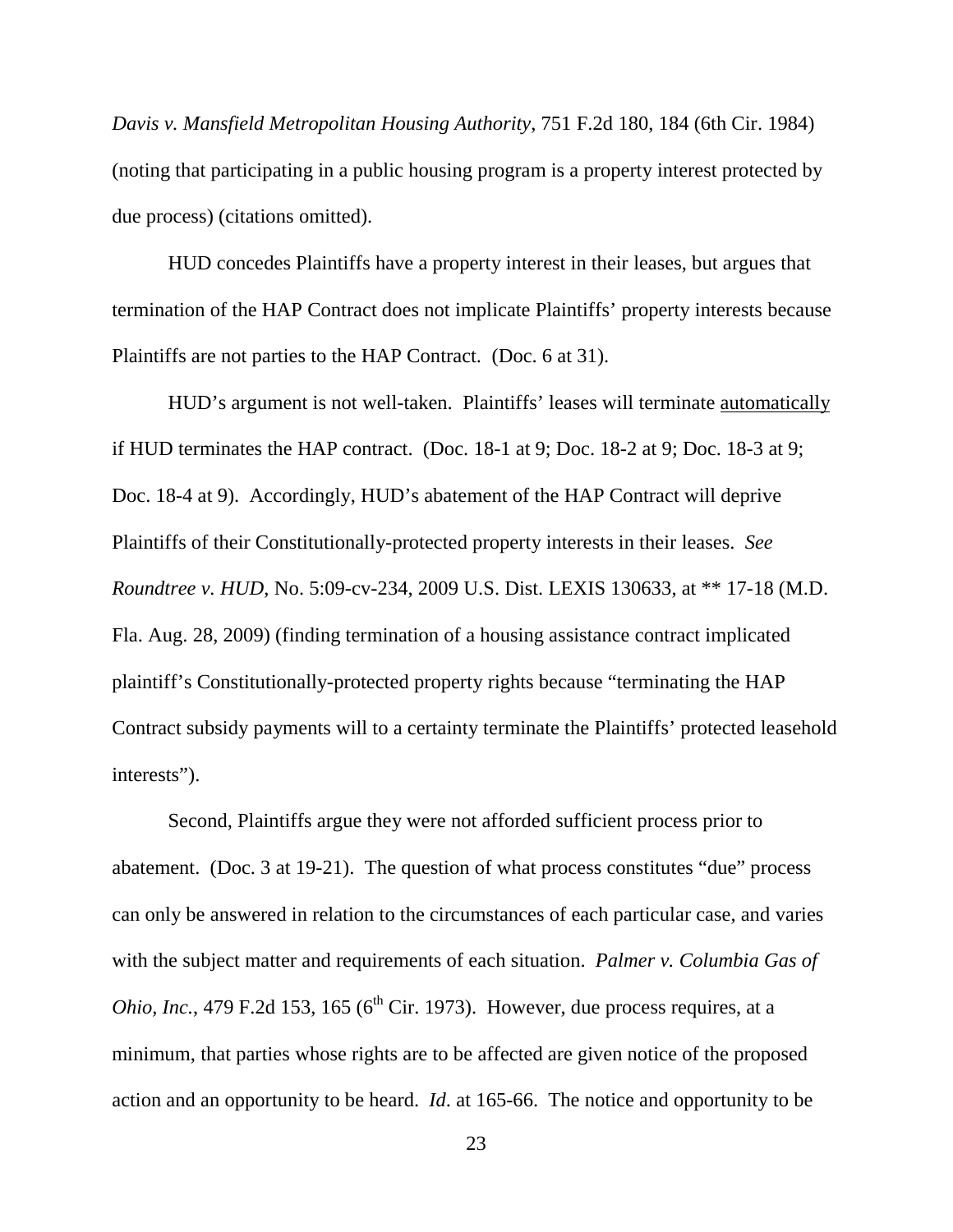heard must be granted "at a meaningful time and in a meaningful manner." *Id.* (citation omitted).

 Here, HUD decided to abate the HAP Contract in July 2017. (Doc. 3-23). HUD did not provide Plaintiffs notice, nor an opportunity to be heard, prior to deciding to abate the HAP Contract. (Doc. 3-5 at ¶¶ 11-12; Doc. 3-3 at ¶¶ 13-15; Doc. 3-4 at ¶ 9; Doc. 3-2 at ¶¶ 6-7; Doc. 3-1 at ¶¶ 10-11). The record before the Court reflects that Plaintiffs were not provided *any* process, let alone "due" process, prior to HUD deciding on a course of action that would result in the certain and immediate deprivation of Plaintiffs'

## Constitutionally-protected property interests.

 HUD argues that the September 22, 2017 meeting afforded Plaintiffs due process. (Doc. 6 at 32). This argument is not well-taken. First, this meeting occurred two months *after* HUD already decided to abate the HAP Contract and *after* Plaintiffs commenced this lawsuit. Second, just two days before that meeting, HUD informed CMHA that HUD had already decided to "opt-out" of the HAP Contract and had secured funds for voucher assistance. (Doc. 9-2 at 2). These circumstances strongly evidence that HUD's mind was already made up prior to the September 22, 2017 meeting, and that meeting constituted a *pro forma* collection of comments—by representatives who were apparently not allowed to respond—as opposed to a "meaningful opportunity to be heard."

 For these reasons, the Court finds Plaintiffs have demonstrated a likelihood of success on their due process claim.

24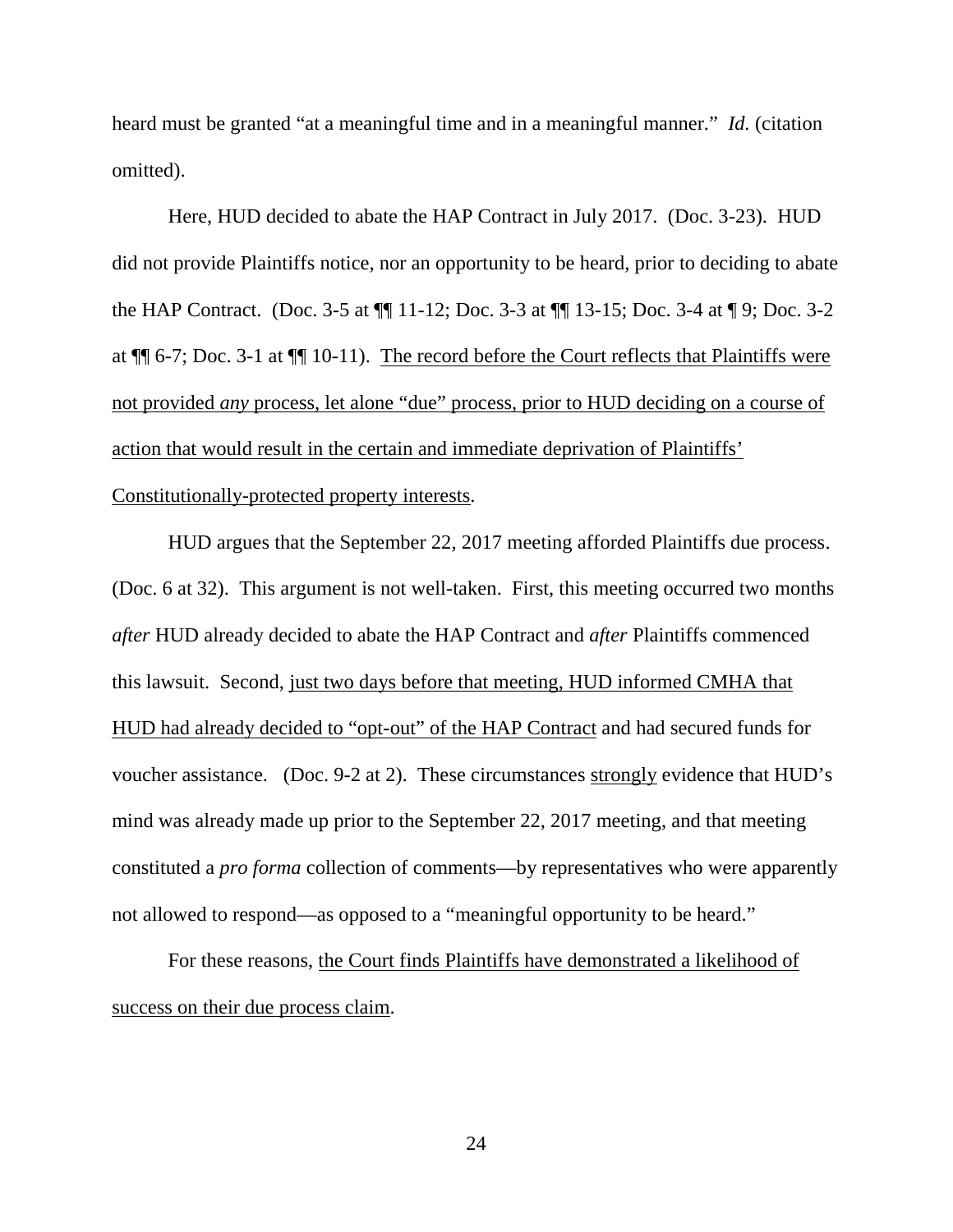### 3. Count Three: Fair Housing Act.

Count Three of the Complaint alleges that HUD's decision to abate the HAP Contract violates the FHA.

Under the FHA, it is unlawful to "refuse to sell or rent . . . or otherwise make unavailable or deny, a dwelling to any person because of race, color, religion, sex, familial status, or national origin." 42 U.S.C. § 3604(a). A plaintiff may establish a violation under the FHA by showing that an otherwise neutral practice has a disparate effect on a protected class. *See Groach Assocs. # 33, L.P. v. Louisville/Jefferson County Metro Human Rels. Comm'n,* 508 F.3d 366, 381 ( $6<sup>th</sup> Cir. 2007$ ). HUD regulations provide:

Liability may be established under the Fair Housing Act based on a practice's discriminatory effect, as defined in this section, even if the practice was not motivated by a discriminatory intent. The practice may still be lawful if supported by a legally sufficient justification, as fined in paragraph (b) of this section.

#### 24 U.S.C. §100.500.

A practice has a "discriminatory effect" where "it actually or predictably results in a disparate impact on a group of persons or creates, increases, reinforces, or perpetuates segregated housing patterns because of race, color, religion, sex, handicap, familial status, or national origin." 24 C.F.R. § 100.500(a). A "legally sufficient justification" exists where the challenged practice (1) is necessary to achieve one or more substantial, legitimate, nondiscriminatory interests of the defendant, and (2) those interests could not be served by another practice that has a less discriminatory effect. 24 C.F.R. § 100.500(b)(1). If the defendant sets forth a legally sufficient justification, the plaintiff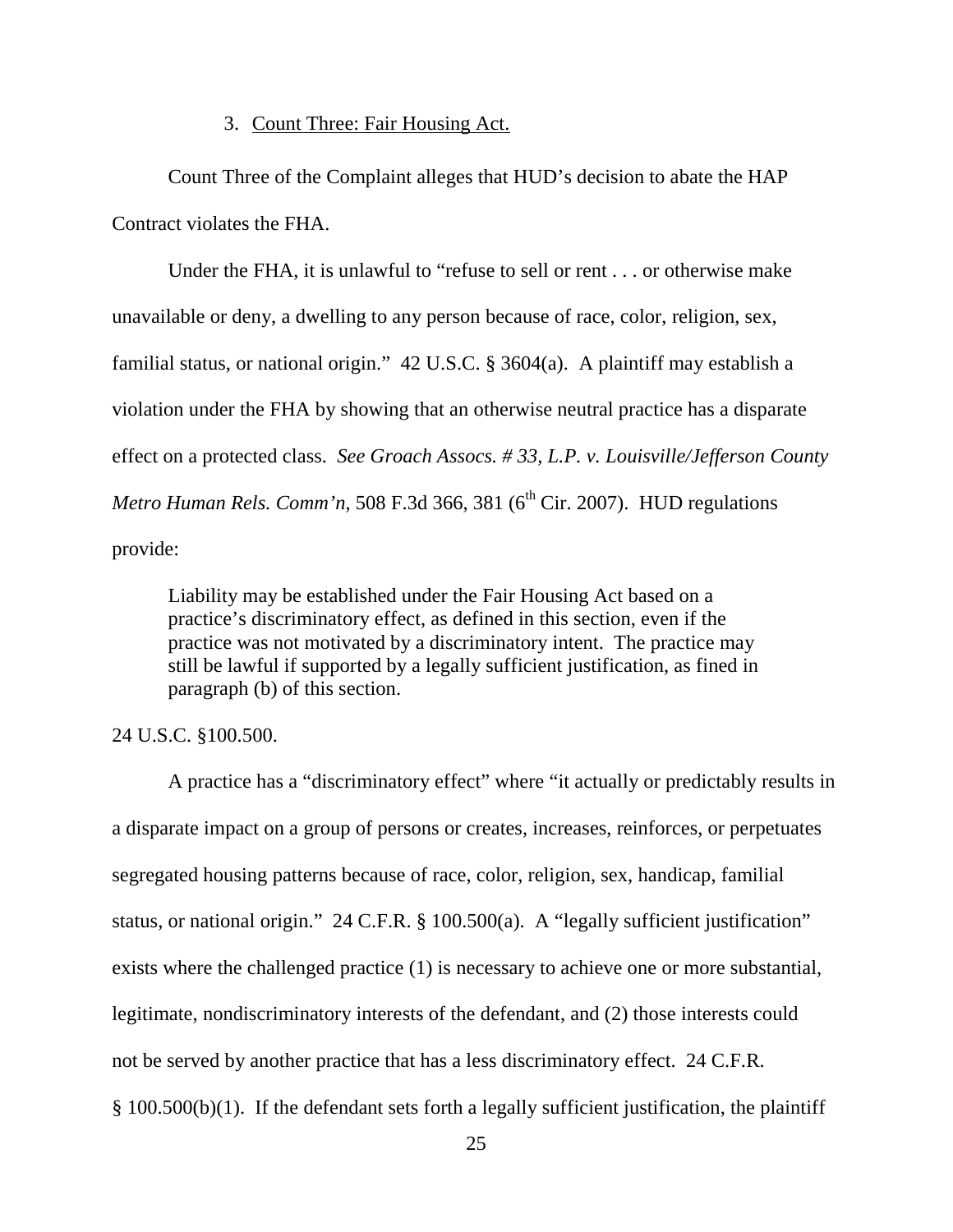may still prevail upon proving that the substantial, legitimate, and nondiscriminatory interests supporting the challenged practice could be served by another practice that has a less discriminatory effect. 24 C.F.R. § 100.500(c)(3).

Here, Plaintiffs have presented evidence that termination of the HAP Contract will cause Plaintiffs' leases at the Alms to terminate automatically and Plaintiffs will have to find alternative housing with vouchers from HUD. (*See* Doc. 18-1 at 9; Doc. 18-2 at 9; Doc. 18-3 at 9; Doc. 18-4 at 9). Plaintiffs have presented evidence that Cincinnati has a shortage of affordable housing (Doc. 3-1 at  $\P$  18; Doc. 12 at 4), and that landlords not accepting vouchers is a significant barrier to finding affordable housing in Cincinnati (Doc. 3-29 at 3), and that the affordable housing that does exist is concentrated in racially segregated areas (Doc. 3-29 at 5). Plaintiffs have set forth evidence that abating the HAP Contract will predictably reinforce or perpetuate segregated housing patterns.

However, at this stage, HUD has presented a non-discriminatory justification. HUD's notice stated that it decided to abate the HAP Contract because of serious physical defects at the Alms. (Doc. 3-23). HUD argues that maintaining the HAP Contract was not feasible because other alternatives failed: HUD was not satisfied with the State Court receivership, offers to purchase the Alms were rejected, and the parties have not been able to agree on another alternative. (*See* Doc. 16 at 3-11).

 Resolution of Plaintiffs' FHA claim will most likely require a determination whether other practices could have addressed issues at the Alms without causing a discriminatory effect. 24 C.F.R.  $\S$  100.500(c)(3). On the record before it, the Court is unable to determine whether Plaintiffs are likely to succeed on this claim.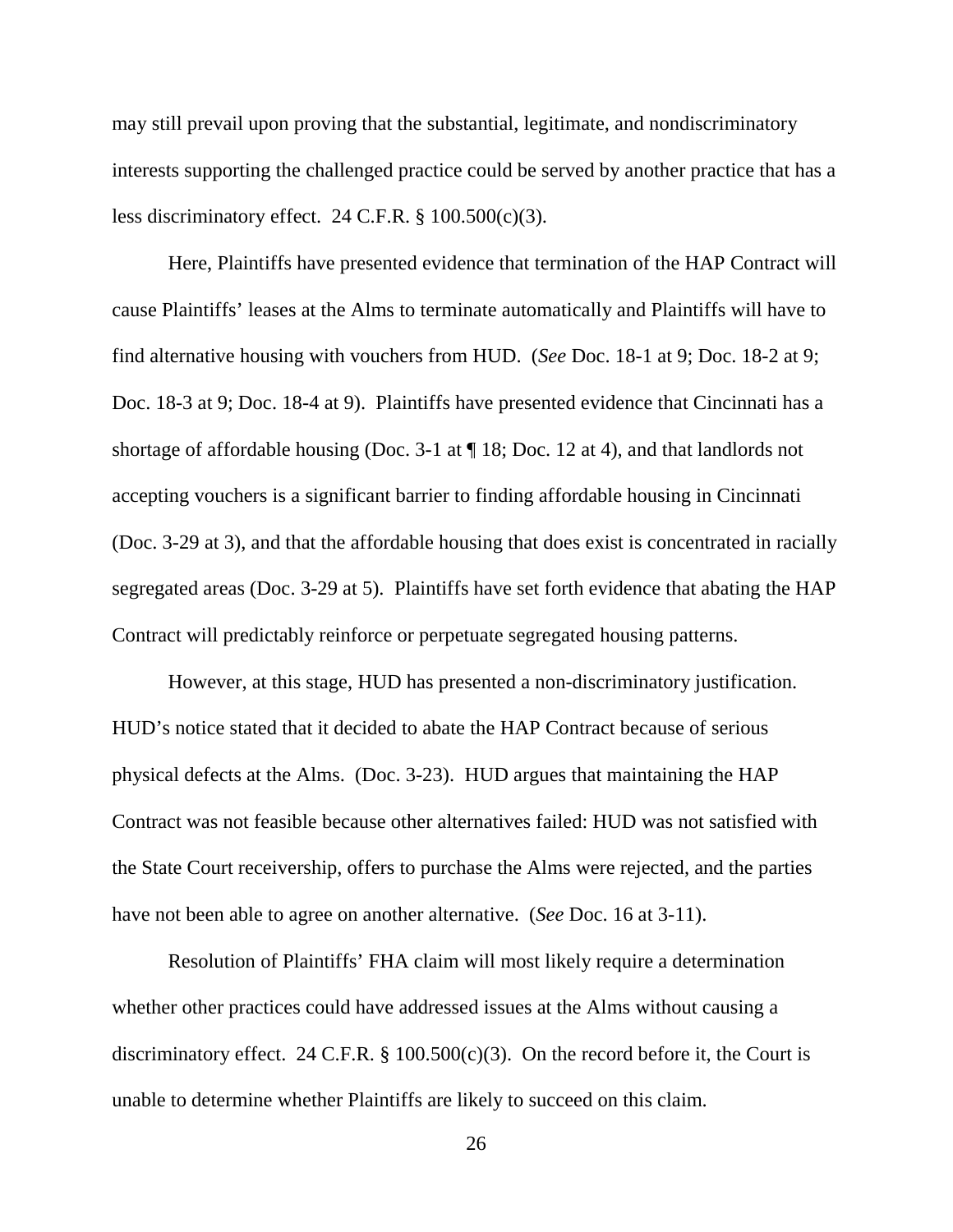## **B. Irreparable injury.**

Having found that Plaintiffs are likely to succeed on their claims under the APA and the due process clause, the Court considers whether injunctive relief is required to prevent an irreparable injury. Initially, in light of the Court's conclusion that Plaintiffs have demonstrated a likelihood of success on their due-process claim, Plaintiffs are not required to separately demonstrate an irreparable injury. *See Bonnell v. Lorenzo*, 241 F.3d 800, 809 ( $6<sup>th</sup>$  Cir. 2001) ("when reviewing a motion for a preliminary injunction, if it is found that a constitutional right is being threatened or impaired, a finding of irreparable injury is mandated.") (citing *Elrod v. Burns*, 427 U.S. 347, 373 (1976)).

In any event, Plaintiffs have demonstrated they will be irreparably harmed if HUD abates the HAP Contract. Abatement will terminate Plaintiffs' leases and force Plaintiffs to search for another residence in a community with a 40,000-unit shortage of affordable housing. (*See* Doc. 3-1 at ¶ 18). In all scenarios, Plaintiffs will have to move. However, because landlords are not required to accept housing vouchers and there is already a shortage of affordable housing in Cincinnati, there is a realistic possibility some of the Plaintiffs will become homeless. Neither outcome can be adequately compensated by money damages. *See Smith v. State Farm Fire & Cas. Co.*, 737 F. Supp. 2d 702, 714 (E.D. Mich. 2010) (noting that the threat of eviction and "realistic prospect of homelessness" constitutes a threat of irreparable harm); *Gresham v. Windrush Partners, Ltd.*, 730 F.2d 1417, 1424 (11<sup>th</sup> Cir. 1984) (explaining the irreparable nature of having to move during the pendency of housing litigation: "a person . . . cannot remain in limbo while a court resolves the matter. He or she must find housing elsewhere, and once that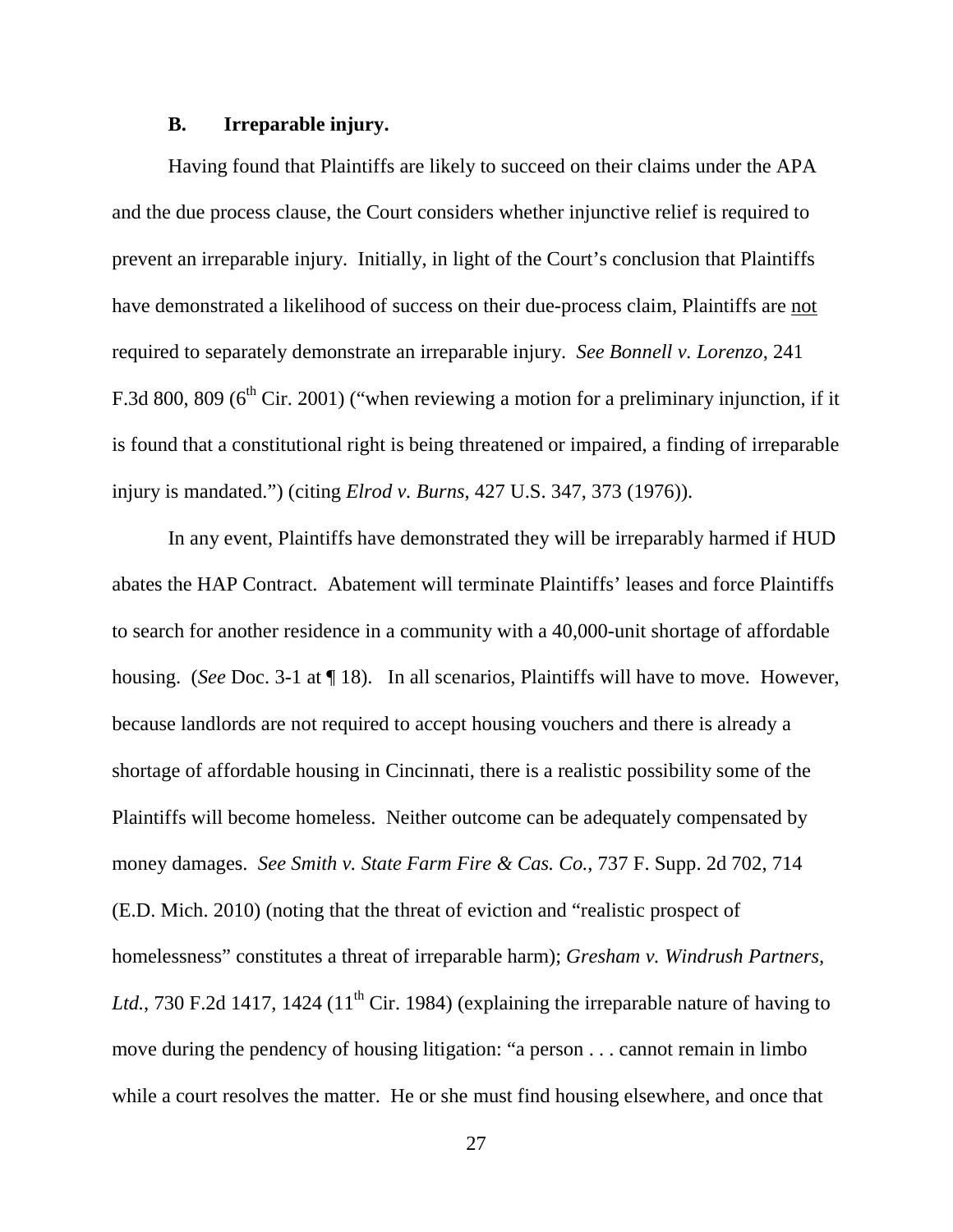housing is found, even if in a segregated neighborhood, it becomes difficult to disrupt new friendships and other community ties by uprooting oneself again.").

Though not required, Plaintiffs have shown they will suffer an irreparable injury if HUD abates the HAP Contract.

# **C. Balance of harms/public interest.**

The final factor in the injunctive relief analysis is whether granting the injunction would cause harm to others and/or serve the public interest. "The irreparable injury [the plaintiffs] will suffer if their motion for injunctive relief is denied must be balanced against any harm which will be suffered by [others] as a result of the granting of injunctive relief." *Martin-Marietta Corp. v. Bendix Corp.*, 690 F.2d 558, 568 (6th Cir. 1982).

First, HUD argues that a preliminary injunction will irreparably harm HUD because it will be prevented from performing its lawfully required duties; *i.e*., "to prevent the Alms tenants from continuing to live in unsafe, unsanitary conditions in violation of Federal and State regulations." (Doc. 6 at 43).

The Court does not agree. Initially, this argument is not supported by the evidence before the Court, which is that all of the exigent health and safety items from HUD's June 2017 and September 2017 inspections have been corrected, additional repairs continue to be made through the State Court-ordered receivership, and the parties to the State Court Litigation are trying to secure a buyer, who will be subject to approval from the State Court. Each Plaintiff, and every resident who attended the September 22, 2017

28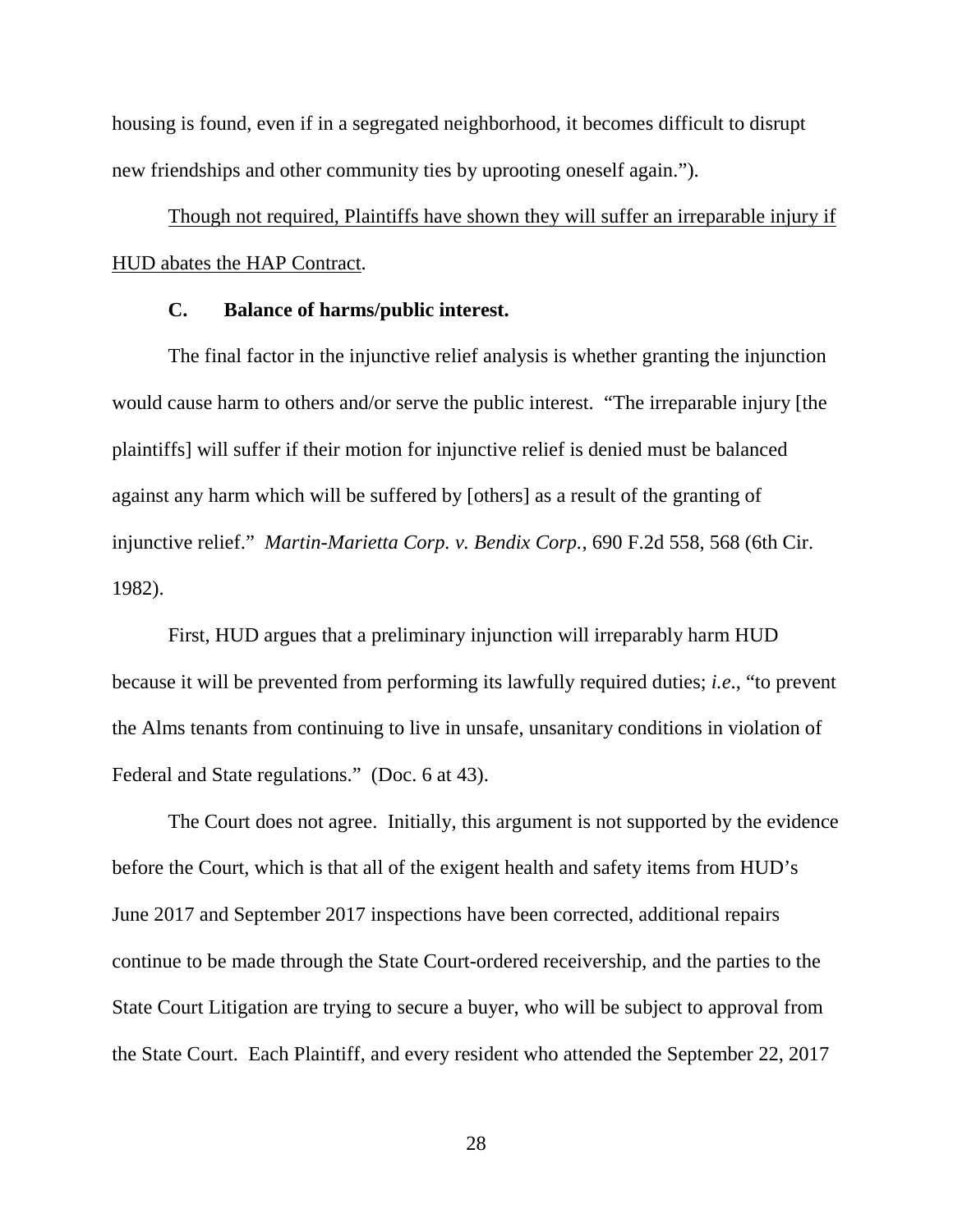meeting, want to remain at the Alms during the pendency of this case.<sup>11</sup> HUD's suggests that evidence that the Alms is unsafe or unsanitary is found within the fact that five families recently moved out. (Doc. 16 at 2). But there is no evidence before the Court that these tenants left because of the condition of the property. Tellingly, not one tenant, nor any former tenant, has complained about the current living conditions at the Alms, based on the record before the Court.

 In any event, balancing HUD's alleged harm against the potential harm to Plaintiffs does not present the Court with a close call. The alleged harm to HUD if an injunction is granted—continuing to provide HAP benefits to a project that HUD, but not the residents nor the City, thinks is unsafe—is trivial compared to the potential harms that await the Plaintiffs if an injunction is not granted, which harm includes losing their leases and being forced to find affordable housing in a city with an acute shortage of it.

 Second, HUD argues that finding for the Plaintiffs will lower the standard of federally subsidized housing. Specifically, HUD argues allowing Plaintiffs to remain at the Alms minimizes the standard applicable to Section 8 properties from "decent, safe, and sanitary" to merely "not yet uninhabitable." (Doc. 6 at 44; *see also* Doc. 19 at 18-22 ("If the standard is a major threat to health and safety, owners of Section 8 housing properties across the country are going to know that they can leave their properties in such a disrepair that they don't have to spend any money.").

 $\overline{a}$ 

 $11$  One resident said the only circumstance in which he will leave the Alms is if he is thrown out of the window.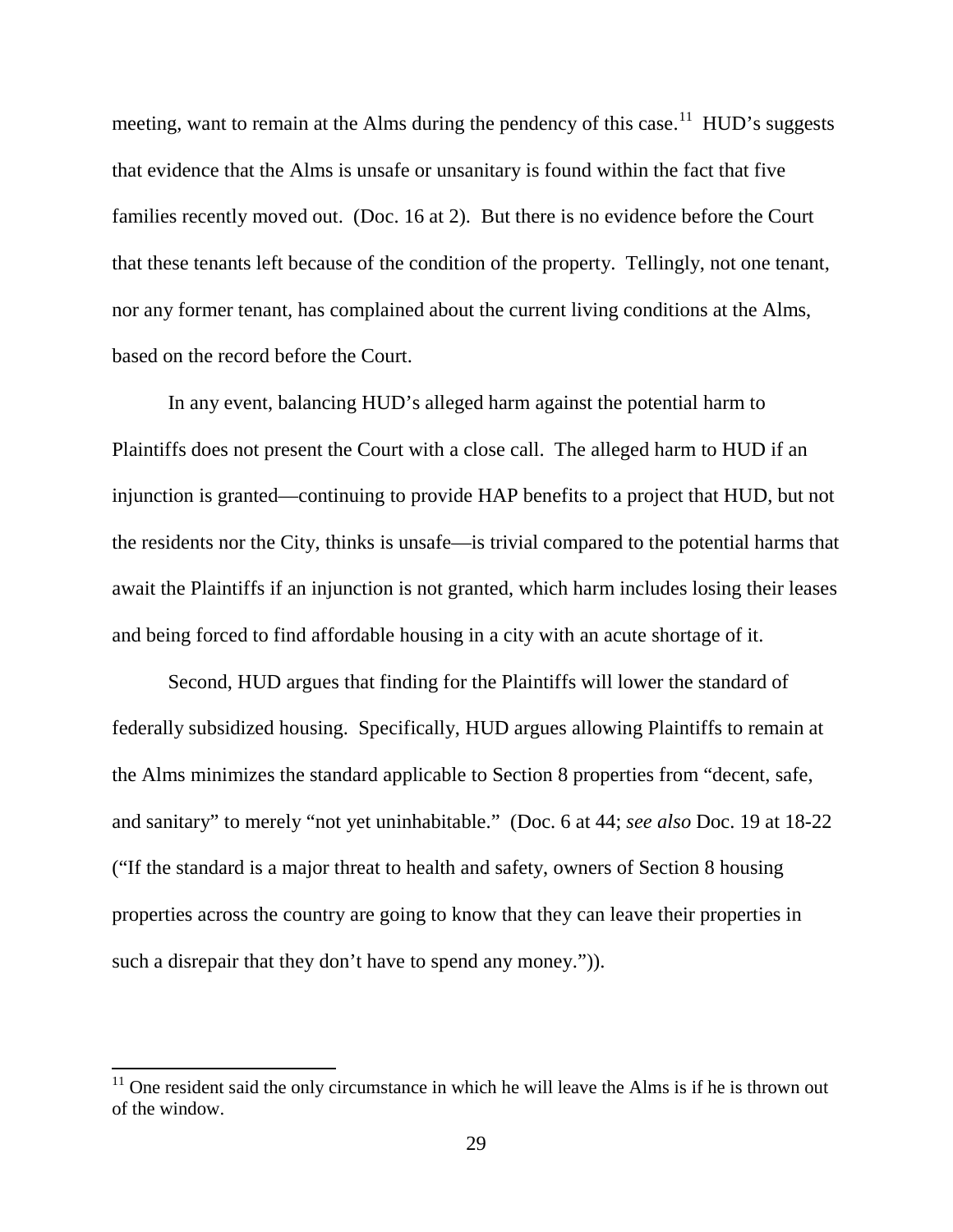The Court does not share this concern. The Court's decision today does not affect the Section 8 standard: HUD remains free to take any action it wishes to enforce the "decent, safe, and sanitary" standard within the confines of the law. But HUD cannot use the particular remedy of abatement without following the Congressional mandates set forth in the 2017 CAA, and HUD certainly cannot deprive Plaintiffs of their Constitutionally-protected property interests without due process.

 Further, the Court finds that allowing HUD to abate the HAP Contract during the pendency of this case would be detrimental to the public interest. Specifically, it would be detrimental to the City's well-documented objective of utilizing the Alms as affordable housing for its low-income citizens. The City has devoted time and resources attempting to ensure that the Alms remains affordable low-income housing, including advocating against the initial transfer to PF Holdings and prosecuting the State Court Litigation. Allowing HUD to abate the HAP Contract at this juncture will render the City's efforts useless, increase the number of citizens who require low-income housing while decreasing the supply of low-income housing, and result in a vacant structure which will contribute to blight. $12$ 

## **D. No bond is required.**

 $\overline{a}$ 

Pursuant to Federal Rule of Civil Procedure 65(c), the Court may issue a

 $12$  The Court finds disturbing the facts that HUD failed to heed the City's warnings regarding transferring the Alms to PF Holdings, watched as the City spent years prosecuting the State Court Litigation to fix the precise issues the City predicted, and that HUD is now attempting to abate the HAP Contract when the State Court recently allowed the Alms to be marketed for sale and the parties to the State Court Litigation believe they are just a few months away from selling the Alms to a new, State Court-approved buyer.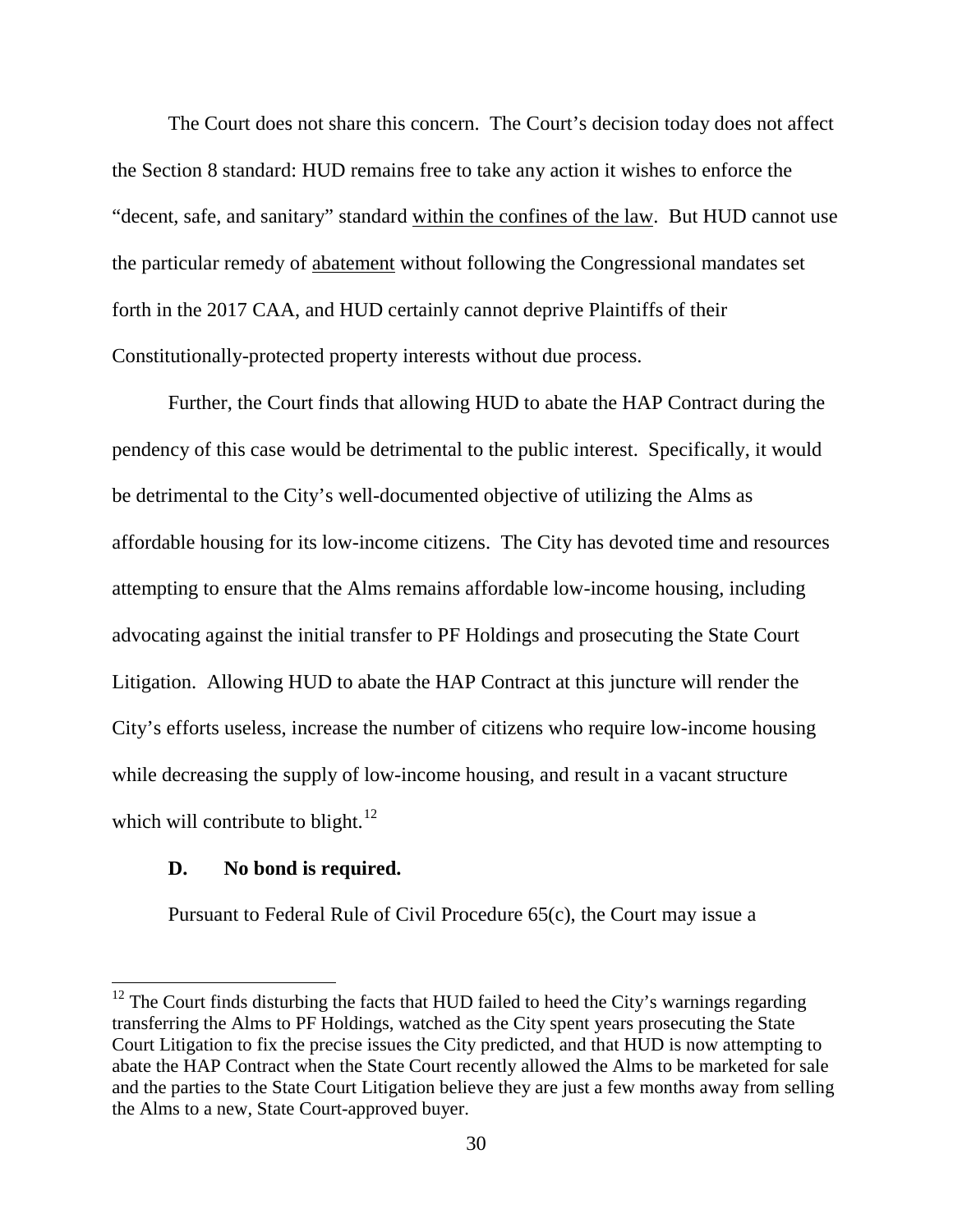preliminary injunction "only if the movant gives security in an amount that the court considers proper to pay the costs and damages sustained by any party found to have been wrongfully enjoined or restrained." The Court is required to consider the question of requiring a bond before issuing a preliminary injunction. *Roth v. Bank of the Commonwealth*, 583 F.2d 527, 539 ( $6<sup>th</sup>$  Cir. 1978). However, the "amount of security required and whether a bond is needed is up to the discretion of the district court." *Bunn Enters. v. Ohio Operating Eng'rs. Fringe Benefit Programs*, No. 2:13-cv-357, 2013 U.S. Dist. LEXIS 86211, at \* 46 (S.D. Ohio, June 19, 2013) (Marbley, J); *see also Moltan Co. v. Eagle-Picher Indus., Inc.*, 55 F.3d 1171, 1176 ( $6<sup>th</sup> Cir.$  1995) ("While we recognize that the language of Rule 65(c) appears to be mandatory, and that many circuits have so interpreted it, the rule in our circuit has long been that the district court possesses discretion over whether to require the posting of security.") (emphasis supplied).

Here, neither party briefed the issue of whether a security should be required. However, HUD has not identified any costs or monetary damages that it will incur if the Court grants Plaintiffs' request for injunctive relief. HUD's alleged "damage" is that Plaintiffs will continue to live in, HUD claims, unsafe or unsanitary housing. But the evidence before the Court is that **HUD did not identify any current "major threat to health or safety" in its briefs, at the September 22, 2017 meeting, nor at oral argument**, and Plaintiffs wish to remain at the Alms. Considering the facts of this case, the Court finds that it is not appropriate to order Plaintiffs—beneficiaries of a federal housing subsidy—to post a security while the Court considers their claims and request for a final injunction on the merits.